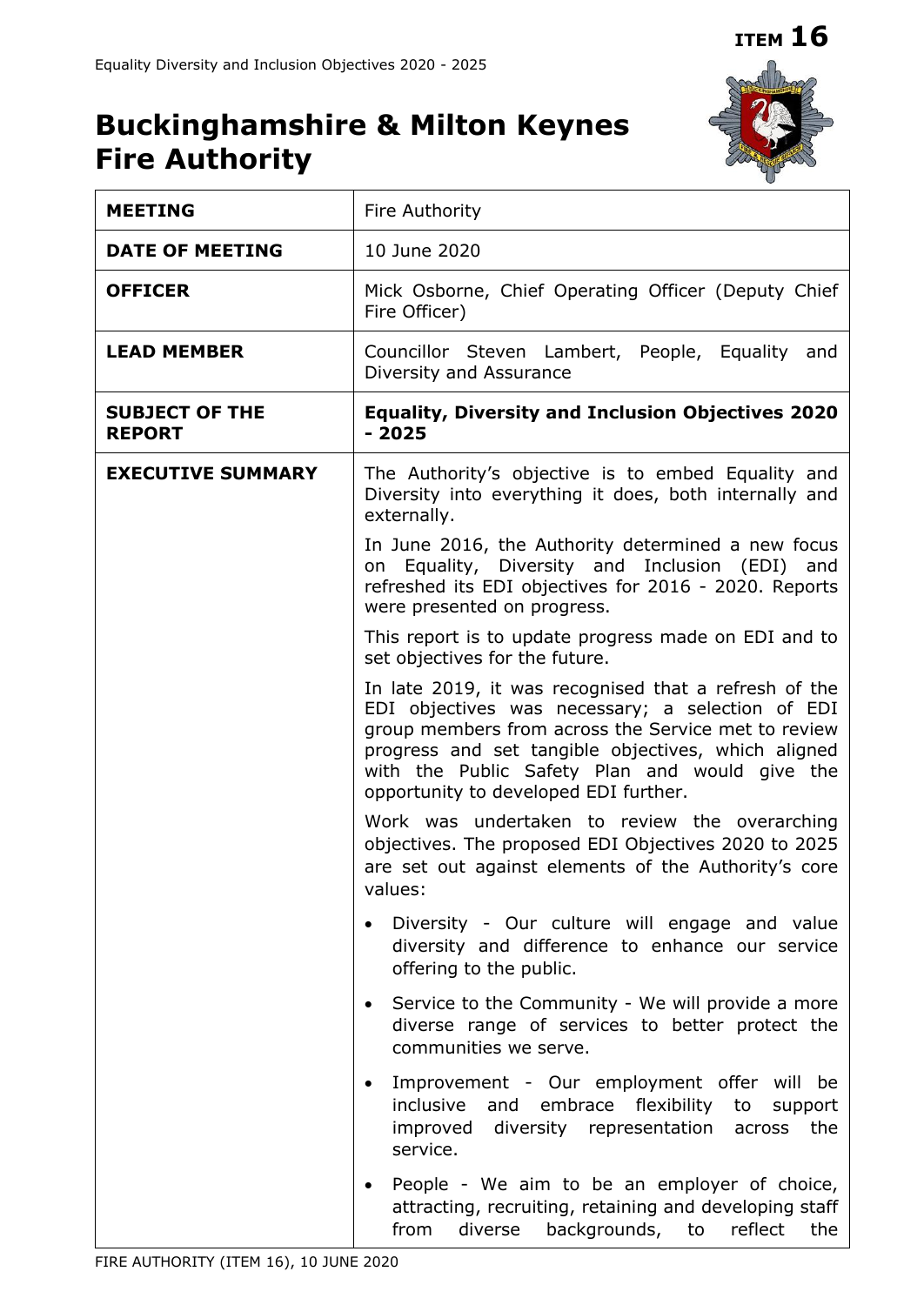|                        | communities we serve.                                                                                                                                                                                                                                                                                                                                                                                                                                                                                                                       |
|------------------------|---------------------------------------------------------------------------------------------------------------------------------------------------------------------------------------------------------------------------------------------------------------------------------------------------------------------------------------------------------------------------------------------------------------------------------------------------------------------------------------------------------------------------------------------|
|                        | These are further broken down into six, twelve and<br>eighteen month objectives. These objectives will be<br>regularly reviewed for progress and additions made to<br>support the EDI work. (Annex B)                                                                                                                                                                                                                                                                                                                                       |
|                        | This paper presents the EDI objectives for 2020-2025<br>for approval.                                                                                                                                                                                                                                                                                                                                                                                                                                                                       |
|                        | Buckinghamshire and Milton Keynes Fire Authority<br>(BMKFA) is subject to the specific duties as laid out in<br>the Equality Act (Specific Duties and Public Authorities<br>Regulations 2017). This is in addition to the general<br>equality duty as laid out in the Equality Act 2010.<br>These duties together are more commonly known as<br>the Public Sector Equality Duty (PSED). The PSED<br>aims to ensure that fairness is at the heart of public<br>bodies' work, and that public services meet the needs<br>of different groups. |
|                        | The Equality Act 2010 (Specific Duties and Public<br>Authorities) Regulations 2017 that came into effect in<br>2017 requires public sector organisations employing<br>over 250 staff to carry out gender pay gap reporting.                                                                                                                                                                                                                                                                                                                 |
|                        | The data must be published 'within the period of 12<br>months beginning with the snapshot date' (Regulation<br>2(2)). The snapshot date for public sector employers<br>is 31 March each year.                                                                                                                                                                                                                                                                                                                                               |
|                        | Annex A provides an introduction to the statutory<br>duties outlined by the prevailing legislation, the<br>overarching objectives and a summary of EDI<br>headlines.                                                                                                                                                                                                                                                                                                                                                                        |
|                        | Annex B shows the six, twelve and eighteen month<br>objectives.                                                                                                                                                                                                                                                                                                                                                                                                                                                                             |
|                        | Appendix 1 illustrates workforce diversity data in the<br>form of charts in comparison to the latest census data<br>(2011) for the population of Buckinghamshire and<br>Milton Keynes.                                                                                                                                                                                                                                                                                                                                                      |
| <b>ACTION</b>          | Noting and Decision                                                                                                                                                                                                                                                                                                                                                                                                                                                                                                                         |
| <b>RECOMMENDATIONS</b> | It is recommended that:                                                                                                                                                                                                                                                                                                                                                                                                                                                                                                                     |
|                        | the contents of the report and workforce diversity<br>data in Appendix 1 be noted.                                                                                                                                                                                                                                                                                                                                                                                                                                                          |
|                        | the EDI objectives for 2020-2025 in Annex A and<br>$\bullet$<br>the six, twelve and eighteen month objectives in<br>Annex B be approved.                                                                                                                                                                                                                                                                                                                                                                                                    |
| <b>RISK MANAGEMENT</b> | A significant identified risk is the Authority's ability to<br>deliver a more diverse workforce within the funding<br>and recruitment constraints against a background of<br>changing demographics.<br>This report and the objectives contained within the                                                                                                                                                                                                                                                                                  |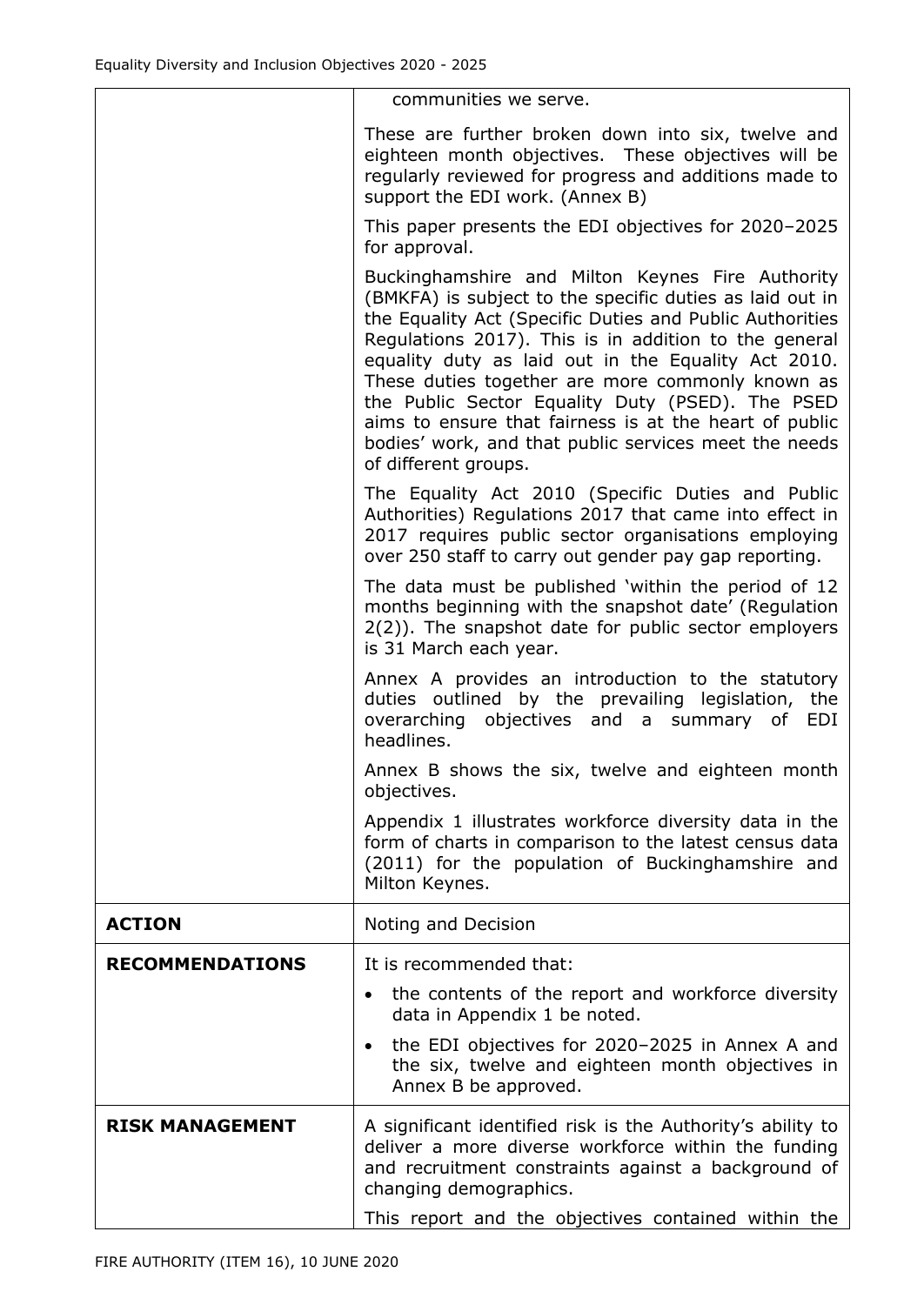|                                         | appendices and proposed monitoring aim to mitigate<br>these risks.                                                                                                                                                                                                                                                                              |
|-----------------------------------------|-------------------------------------------------------------------------------------------------------------------------------------------------------------------------------------------------------------------------------------------------------------------------------------------------------------------------------------------------|
|                                         | Discrimination in the workplace may give rise to a<br>claim through the employment tribunal. In general,<br>failure to comply with the statutory duties may give<br>rise to a claim for compensation for injury to feelings<br>and costs may be awarded on such a claim if it is<br>successful. There is also a risk to reputational<br>damage. |
|                                         | Any new or revised processes or procedures which<br>deal with equality data or personally identifiable<br>information are subject to an Equality<br>Impact<br>Assessment (EIA)<br>and<br>Data Protection<br>Impact<br>Assessment (DPIA).                                                                                                        |
|                                         | All statistical data used to evaluate diverse groups are<br>suitably pseudonymised to ensure individuals cannot<br>be identified.                                                                                                                                                                                                               |
|                                         | The Authority's People Strategy and well-developed<br>policies and procedures aim to mitigate these risks<br>wherever possible.                                                                                                                                                                                                                 |
| <b>FINANCIAL</b><br><b>IMPLICATIONS</b> | The EDI objectives for 2020-2025 will continue to be<br>delivered from within existing budgets and will help to<br>move the provision of equality and diversity to a more<br>integrated provision within public safety work.                                                                                                                    |
|                                         |                                                                                                                                                                                                                                                                                                                                                 |
| <b>LEGAL IMPLICATIONS</b>               | The Fire Authority is subject to the general and<br>specific duties set out in the Equality Act 2010. The<br>general duty requires the Authority, when carrying out<br>its functions, to have due regard to the need to:                                                                                                                        |
|                                         | 1) eliminate unlawful discrimination, harassment and<br>victimisation; and                                                                                                                                                                                                                                                                      |
|                                         | 2) advance equality of opportunity between different<br>groups and foster good relations between different<br>groups.                                                                                                                                                                                                                           |
|                                         | Specific duties are set out in regulations made under<br>Equality Act 2010, which related to the following<br>"protected characteristics": age, disability, gender,<br>gender reassignment, pregnancy and maternity, race,<br>religion or belief, sex and sexual orientation.                                                                   |
|                                         | The Equality Act 2010 (Specific Duties and Public<br>Authorities) Regulations 2017 (SI 2017/353) requires<br>the Authority to;                                                                                                                                                                                                                  |
|                                         | 1) publish information to demonstrate compliance with<br>the duty imposed by the Act, which must include<br>information relating to persons who share a "protected<br>characteristic" (see above) who are a) employees; and<br>b) other persons affected by its policies and practices;<br>and                                                  |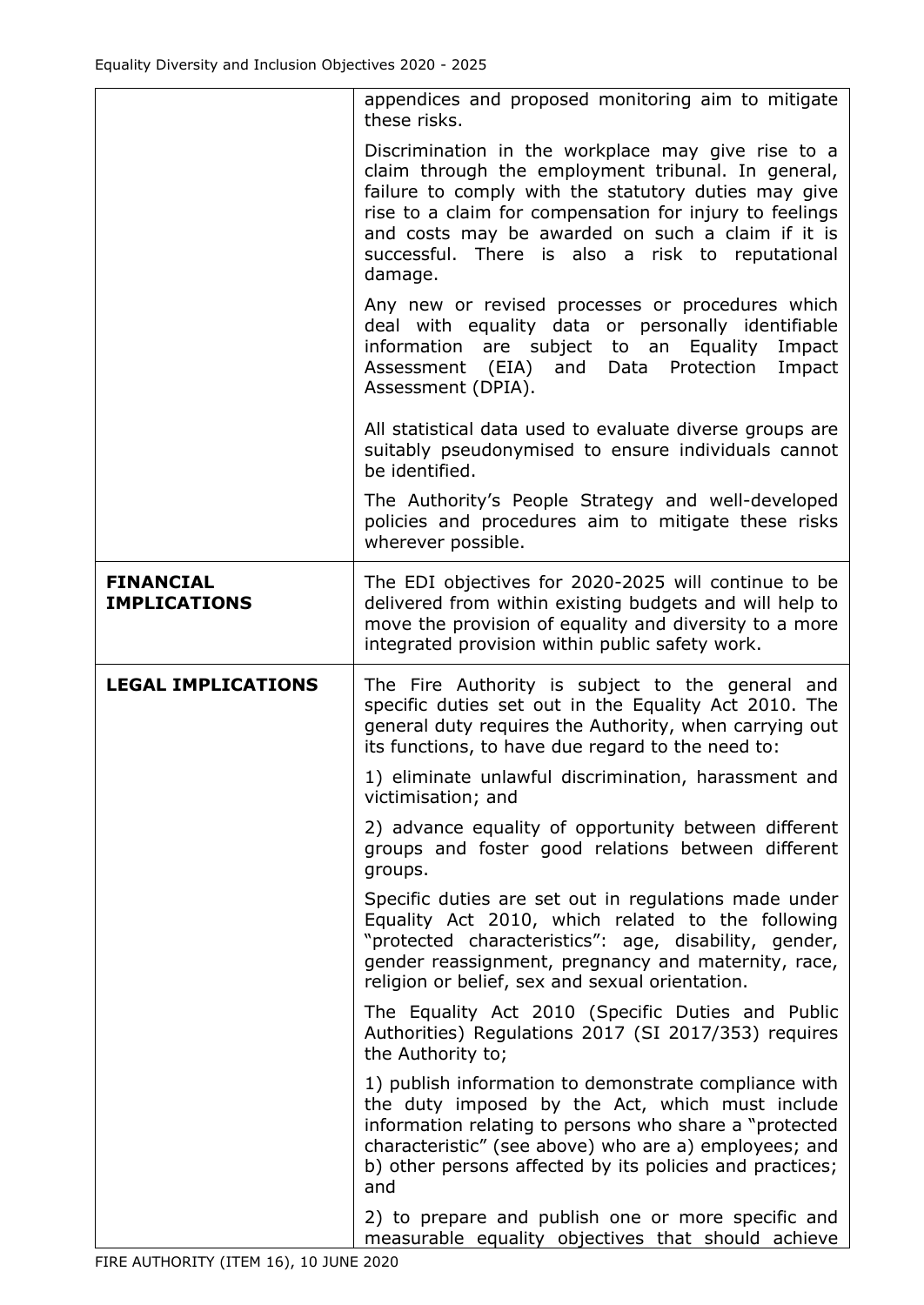|                                                             | any of the aims set out in the Act at least every four<br>years. Guidance on how and what to publish is<br>provided in the "Equality information and the equality<br>duty: A guide for Public Authorities" (ECHR Revised<br>(fourth) edition, July 2014).                                                                                                                             |
|-------------------------------------------------------------|---------------------------------------------------------------------------------------------------------------------------------------------------------------------------------------------------------------------------------------------------------------------------------------------------------------------------------------------------------------------------------------|
| <b>CONSISTENCY WITH</b><br>THE PRINCIPLES OF<br>THE DUTY TO | The <b>Policing and Crime Act 2017</b> requires the<br>Authority to keep opportunities for collaboration with<br>the police and ambulance services under review.                                                                                                                                                                                                                      |
| <b>COLLABORATE</b>                                          | The three Thames Valley Fire Services are progressing<br>common approaches to operational on call Firefighter<br>recruitment. Joint working to promote fire service<br>careers and raise awareness across community groups<br>with the aim of improving employee diversity.                                                                                                           |
|                                                             | Collaboration with Thames Valley Police (TVP) on<br>apprenticeships and promoting careers for young<br>people is well established.                                                                                                                                                                                                                                                    |
|                                                             | The Service fully participated in the National Joint<br>Council Inclusive Fire Service<br>Initiative, which<br>recommended improvement strategies for Fire and<br>Rescue Services to use. The Authority confirmed<br>support for these improvement strategies.                                                                                                                        |
| <b>HEALTH AND SAFETY</b>                                    | There are no implications with regard to health and<br>safety.                                                                                                                                                                                                                                                                                                                        |
| <b>EQUALITY AND</b><br><b>DIVERSITY</b>                     | The Service has a statutory obligation under equality<br>legislation to eliminate unlawful discrimination. The<br>Authority's People Strategy, policies, and procedures<br>aim to support it in meeting these requirements.                                                                                                                                                           |
|                                                             | If we have greater representation of our diverse<br>communities, then we will be able to find solutions to<br>barriers in relation to employment and accessing<br>services.                                                                                                                                                                                                           |
|                                                             | Staff are encouraged to disclose their protected<br>characteristics; the data is used to inform our EDI<br>strategies.                                                                                                                                                                                                                                                                |
|                                                             | Diversity is one of our core values. Since 2017/18, all<br>employees have an Equality objective as part of the<br>annual appraisal process.                                                                                                                                                                                                                                           |
|                                                             | Recruitment Strategies are in place to improve the<br>diversity of the workforce. The Authority continues to<br>support the Apprenticeship Diversity Champions<br>Network (ADCN) and attended a recent event at<br>Westminster, celebrating National Apprenticeship<br>Week. This network is proving helpful in sourcing and<br>sharing best practice to improve workforce diversity. |
|                                                             | The Authority's innovative Apprenticeship programme<br>provides an excellent opportunity to improve the<br>diversity make-up of the Authority. Targeted "have a<br>go" days were organised for female and ethnic<br>minority applicants.                                                                                                                                              |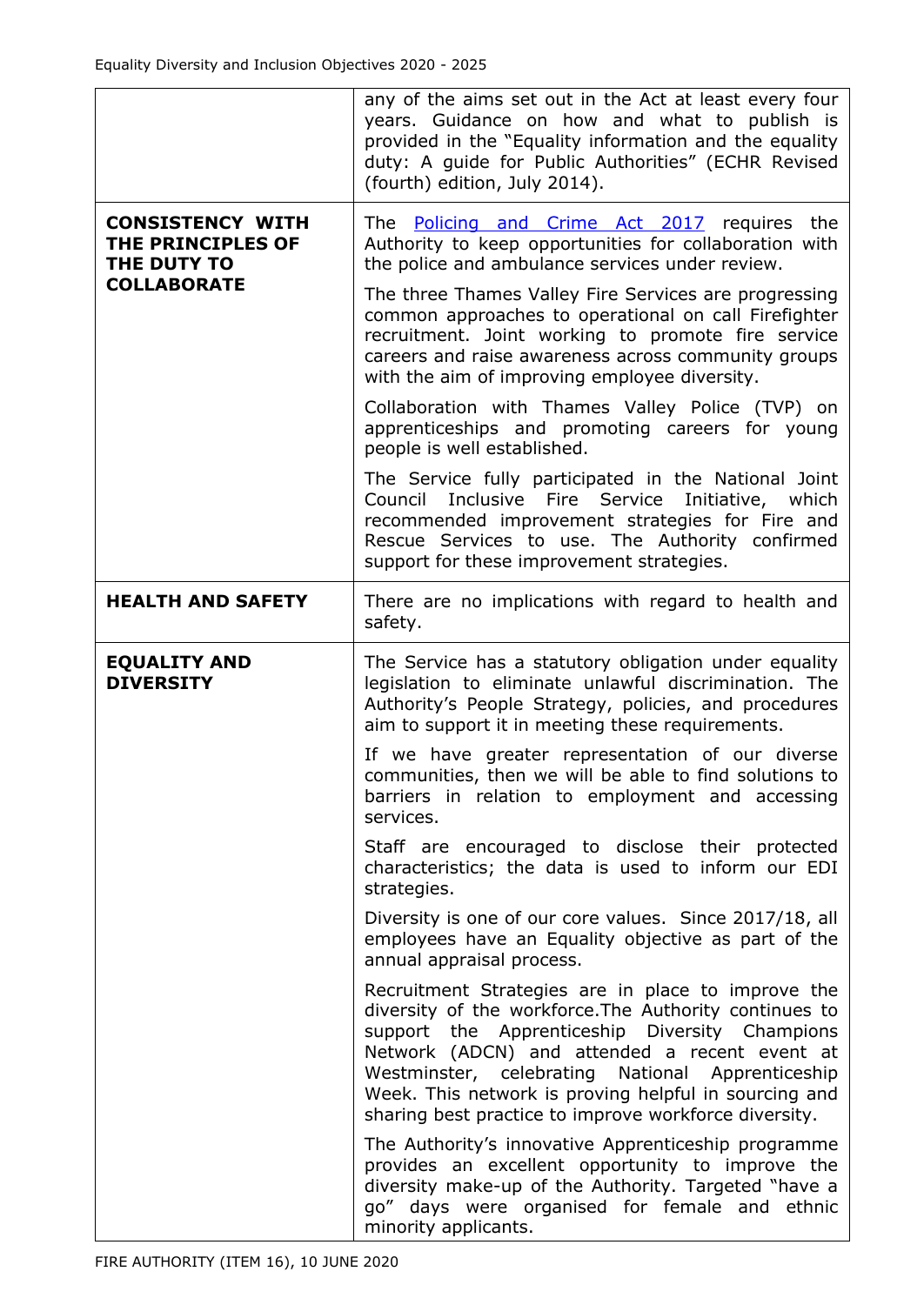| <b>PROVENANCE SECTION</b> | <b>Background</b>                                                                                                                                                                                                                                                                                                                                                                                                                                                                                    |
|---------------------------|------------------------------------------------------------------------------------------------------------------------------------------------------------------------------------------------------------------------------------------------------------------------------------------------------------------------------------------------------------------------------------------------------------------------------------------------------------------------------------------------------|
|                           | <b>This</b><br>report fulfils the Authority's legislative<br>requirements under the Equality Act (Specific Duties)<br>Regulations 2017 and complements the Authority's<br>strategic objectives.                                                                                                                                                                                                                                                                                                      |
|                           | probity and propriety;<br>This report promotes Equality and Diversity and is<br>intended to comply with the PSED.                                                                                                                                                                                                                                                                                                                                                                                    |
|                           | sector, and the communities themselves.<br>The arrangements to promote and ensure                                                                                                                                                                                                                                                                                                                                                                                                                    |
|                           | The balance between spending and resources;<br>There are no cost implications arising from this report.<br>The Authority's objective is to embed EDI in<br>everything it does internally and externally, and to<br>work in partnership to ensure a consistent approach to<br>delivering equality and diversity - where possible<br>reducing and sharing the cost of activities. Much of<br>the work described in this update involves other public<br>service providers, the voluntary and community |
|                           | The medium term financial strategy;<br>It is expected that the achievement of the objectives<br>for 2020-25 can be met within the existing budget.                                                                                                                                                                                                                                                                                                                                                   |
|                           | The system of internal control;<br>Monitoring arrangements include updates to the<br>Performance Management Board, and annual reports<br>to the Strategic Management Board and Fire Authority.                                                                                                                                                                                                                                                                                                       |
|                           | Following this Fire Authority meeting, relevant<br>workforce equality data as outlined within this report<br>will be published on the external website in line with<br>the PSED.                                                                                                                                                                                                                                                                                                                     |
|                           | The EDI Group is jointly chaired by the Head of<br>Human Resources and Head of Prevention, Response<br>and Resilience, and attended by the Lead Member for<br>People, Equality and Diversity and Assurance. The<br>group's terms of reference include supporting the<br>Authority to strive for future improvements in EDI,<br>and developing networks to enable the sharing of best<br>practice.                                                                                                    |
|                           | A comprehensive communication and consultation<br>programme has been initiated to ensure the Authority<br>is best placed to move this agenda forward in a<br>positive and co-ordinated way. For example, EDI is an<br>agenda item at the Joint Consultation Forum,<br>Performance<br>Management Board<br><b>Business</b><br>and<br><b>Transformation Board.</b>                                                                                                                                      |
| <b>USE OF RESOURCES</b>   | <b>Communication with stakeholders;</b>                                                                                                                                                                                                                                                                                                                                                                                                                                                              |
|                           | The relevant workforce equality data is included in<br>Appendix 1.                                                                                                                                                                                                                                                                                                                                                                                                                                   |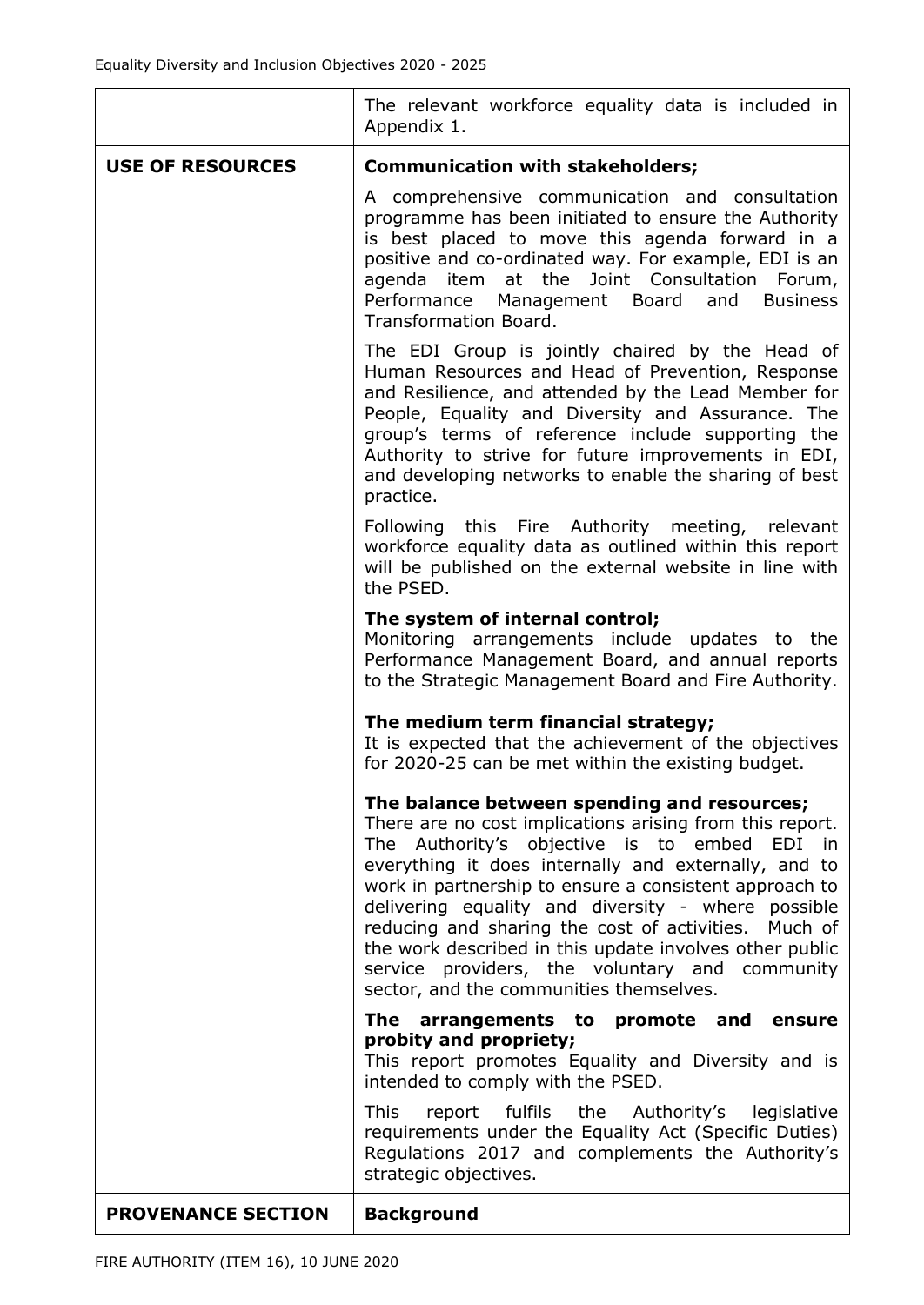| &                        | March 2020 Executive Committee - Gender Pay                                                                                                                         |
|--------------------------|---------------------------------------------------------------------------------------------------------------------------------------------------------------------|
| <b>BACKGROUND PAPERS</b> | <b>Gap Report</b>                                                                                                                                                   |
|                          | https://bucksfire.gov.uk/authority/gender-pay-gap-<br>report/                                                                                                       |
|                          | <b>HMICFRS report 17 December 2019</b>                                                                                                                              |
|                          | https://www.justiceinspectorates.gov.uk/hmicfrs/frs-<br>assessment/frs-2018/buckinghamshire/                                                                        |
|                          | March 2019 Executive Committee - Gender Pay<br>Gap Report (Item 6)                                                                                                  |
|                          | https://bucksfire.gov.uk/documents/2020/03/060319<br>exec committee agenda.pdf/                                                                                     |
|                          | October 2018 Fire Authority - Equality, Diversity<br>and Inclusion Objectives 2016-20, Review of<br>Year Two Progress Report (Item 14)                              |
|                          | https://bucksfire.gov.uk/documents/2020/03/fire aut<br>hority agenda and reports 171018.pdf/                                                                        |
|                          | March 2018 Executive Committee - Gender Pay<br><b>Gap Report</b>                                                                                                    |
|                          | https://bucksfire.gov.uk/documents/2020/03/140318<br>exec committee agenda.pdf/                                                                                     |
|                          | October 2017 Fire Authority - Equality, Diversity<br>and Inclusion Objectives 2016-20, Review of<br>Year One Progress Report (Item 12)                              |
|                          | https://bucksfire.gov.uk/documents/2020/03/181017<br>fire authority agenda part2.pdf/                                                                               |
|                          | June 2016 Fire Authority - Equality and Diversity<br><b>Objectives 2016-20, Public Sector Equality Duty</b><br>and Review of 2012-16 Objectives (Item 15)           |
|                          | https://bucksfire.gov.uk/documents/2020/03/fire_aut<br>hority agenda 8 june 2016.pdf/                                                                               |
|                          | <b>Equality and Diversity Objectives 2016 - 2020</b>                                                                                                                |
|                          | https://bucksfire.gov.uk/documents/2020/03/equality<br>and diversity objectives 2016.pdf/                                                                           |
|                          | <b>February 2016 Executive Committee - The</b><br>Authority's People Strategy 2016 to 2020.<br>Optimising the contribution and well-being of<br>our people (Item 8) |
|                          | https://bucksfire.gov.uk/documents/2020/03/030216<br>exec committee agenda.pdf/                                                                                     |
|                          | The Equality Act 2010                                                                                                                                               |
|                          | The Equalities Act 2010 (Specific Duties and<br><b>Public Authorities) Regulations 2017</b>                                                                         |
|                          | http://www.legislation.gov.uk/uksi/2017/353/contents<br>/made                                                                                                       |
|                          | The Equalities Act 2010 (Gender Pay Gap<br><b>Information) Regulations 2017</b>                                                                                     |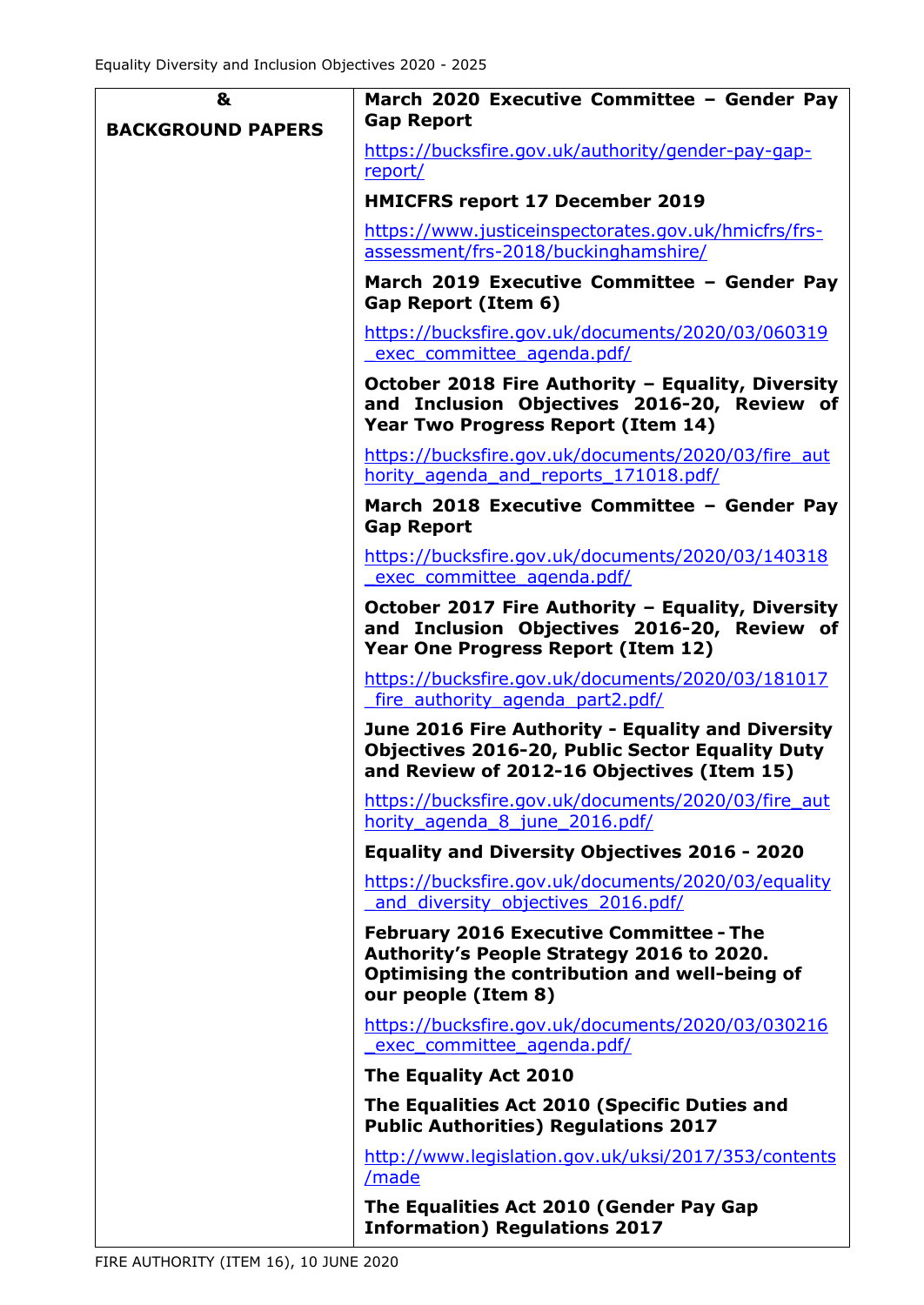|                          | http://www.legislation.gov.uk/uksi/2017/172/contents<br>/made                                                                         |
|--------------------------|---------------------------------------------------------------------------------------------------------------------------------------|
|                          | "Equality information and the equality duty: A<br>guide for public authorities"(ECHR, Revised<br>(fourth) edition, July 2014):        |
|                          | https://www.equalityhumanrights.com/en/publication-<br>download/essential-quide-public-sector-equality-duty                           |
|                          | <b>Office of National Statistics Integrated</b><br><b>Household Survey:</b>                                                           |
|                          | https://www.ons.gov.uk/peoplepopulationandcommun<br>ity/culturalidentity/sexuality/bulletins/integratedhouse<br>holdsurvey/2015-10-01 |
|                          | <b>Gender Identity Research and Education Society:</b>                                                                                |
|                          | https://www.gires.org.uk/information-on-prevalence-                                                                                   |
|                          | incidence-and-monitoring/                                                                                                             |
|                          | <b>Recruitment and Selection Procedure</b>                                                                                            |
| <b>APPENDICES</b>        | <b>Annex A</b> – Introduction; Equality, Diversity and<br>Inclusions (EDI) Objectives 2020 - 2025                                     |
|                          | <b>Annex B - Six, twelve and eighteen month EDI</b><br>Objectives                                                                     |
|                          | Appendix 1 -EDI workforce diversity data                                                                                              |
| <b>TIME REQUIRED</b>     | 10 Minutes                                                                                                                            |
| <b>REPORT ORIGINATOR</b> | Anne Stunell, Head of Human Resources                                                                                                 |
| <b>AND CONTACT</b>       | astunell@bucksfire.gov.uk                                                                                                             |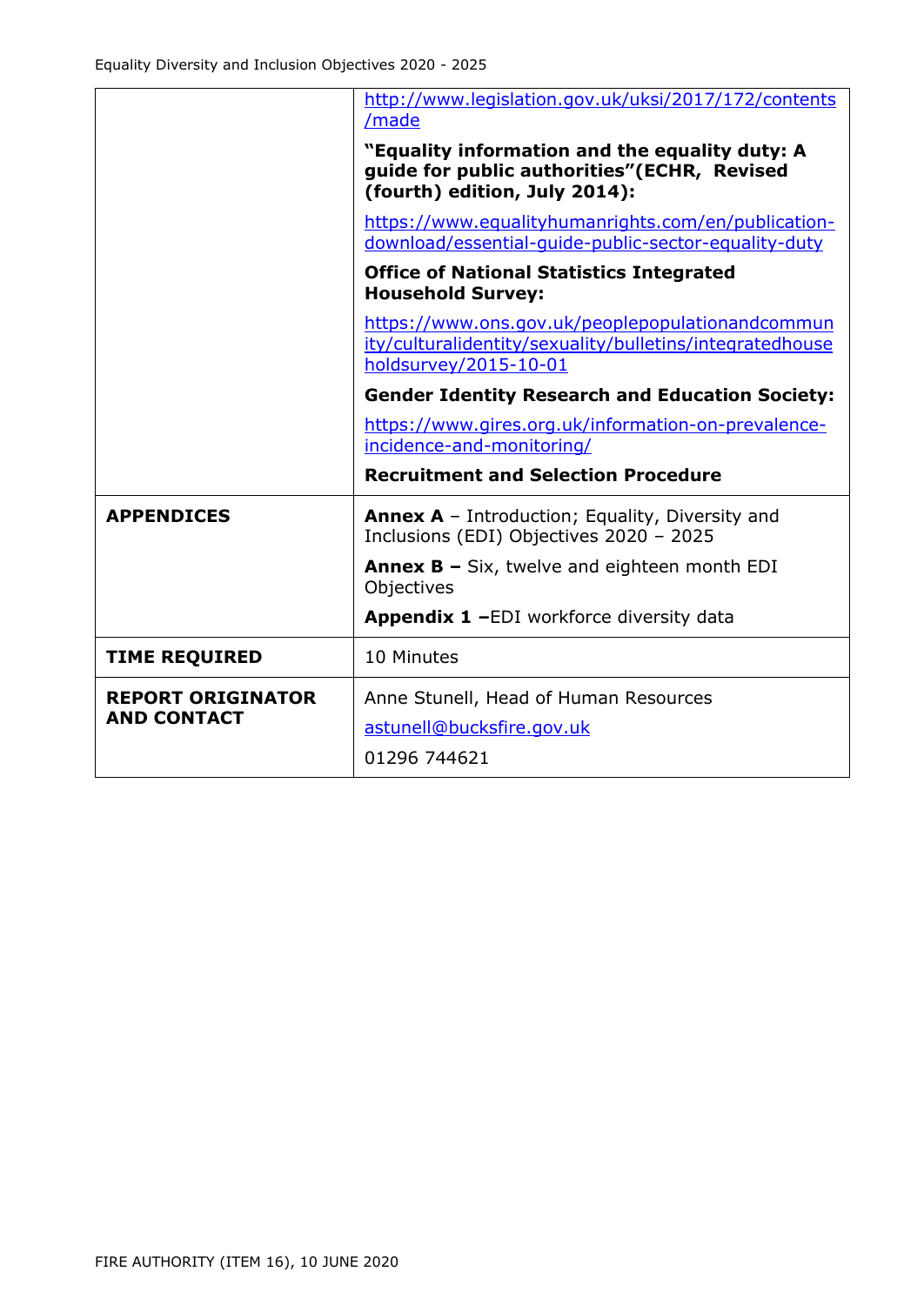Introduction: Equality Diversity and Inclusion (EDI) Objectives 2020 – 2025

### **Introduction**

Buckinghamshire and Milton Keynes Fire Authority (BMKFA) is fully committed to Equality and Diversity. The Authority recognises that fairness and inclusion is fundamental to everything it does, to achieve its vision of making Buckinghamshire and Milton Keynes the safest areas in England in which to live work and travel.

The Authority believes that a workforce that better reflects the diversity of the local working population will create a stronger, more enriched and well-informed organisation, able to meet the expectations of a modern Fire and Rescue Service. This is a key aspect of our People Strategy. The Authority's objective is to embed Equality and Diversity in everything it does internally and externally.

The Authority recognises that having a diverse flexible workforce, which better reflects the community it serves, can enhance performance as well as improve its service to the community.

Under the Equality Act 2010, public sector organisations are expected to use this understanding to demonstrate 'due regard' to the Public Sector Equality Duty (PSED) to:

- Eliminate discrimination, harassment, victimisation, and any other conduct that is prohibited by, or under, the Act.
- Advance equality of opportunity between people who share a relevant protected characteristic and people who do not share it.
- Foster good relations between people who share a relevant protected characteristic and those who do not share it.

The aim of the PSED is to embed equality considerations into the day to day work of public authorities so that they tackle discrimination and inequality, and contribute to making society fairer.

The Equality Duty covers the following protected characteristics: age, disability, gender reassignment, pregnancy and maternity, race, religion or belief, sex and sexual orientation.

The duty applies to marriage and civil partnership, but only in respect of the requirement to have due regard to the need to eliminate discrimination.

The Equality Act 2010 (Specific Duties and Public Authorities) Regulations 2017 that came into effect in 2017 require public sector organisations employing over 250 staff to carry out gender pay gap reporting. In accordance with the Regulations, the Authority is required to annually publish six pieces of prescribed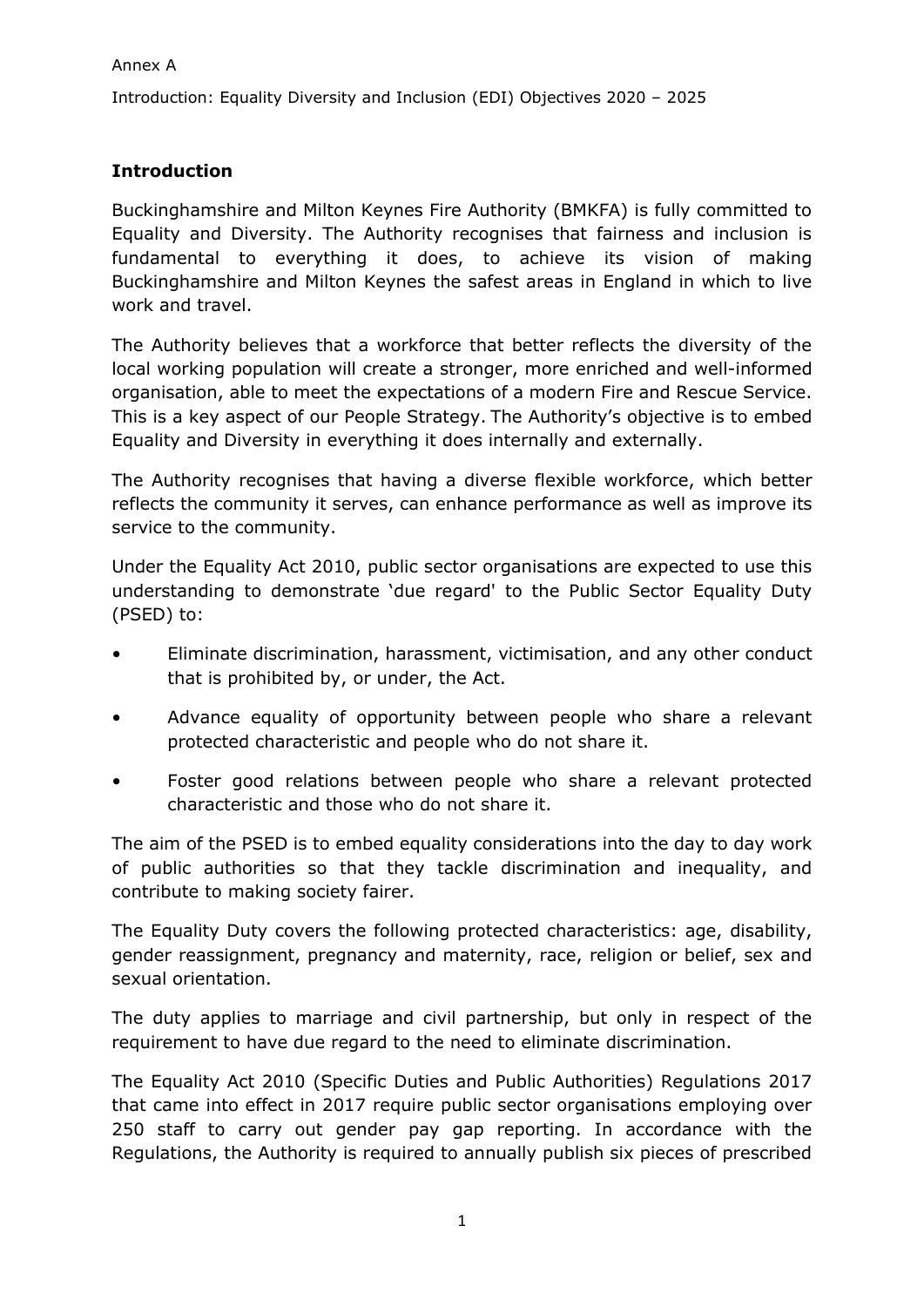### Annex A

Introduction: Equality Diversity and Inclusion (EDI) Objectives 2020 – 2025

data about the pay and bonuses of male and female workers within the organisation:

- 1. Mean gender pay gap in hourly pay
- 2. Median gender pay gap in hourly pay
- 3. Mean bonus gender pay gap
- 4. Median bonus gender pay gap
- 5. Proportion of males and females receiving a bonus payment
- 6. Proportion of males and females in each pay quartile

This data must be published 'within the period of 12 months beginning with the snapshot date' (Regulation 2(2)). The snapshot date for public sector employers is 31 March each year.

### **EDI Objectives 2020 - 2025**

The proposed Authority's Equality, Diversity and Inclusion Objectives 2020 to 2025 are set out against elements of the Authority's core values:

- **Diversity -** Our culture will engage and value diversity and difference to enhance our service offering to the public.
- **Service to the Community -** We will provide a more diverse range of services to better protect the communities we serve.
- **Improvement -** Our employment offer will be inclusive and embrace flexibility to support improved diversity representation across the service.
- **People -** We aim to be an employer of choice, attracting, recruiting, retaining and developing staff from diverse backgrounds, to reflect the communities we serve.

Progress against objectives has been reported to the Fire Authority on a regular basis. Regular updates are planned against the six, 12 and 18 month specific objectives detailed in Annex B. For progress to date, please see the Annex B.

### **BMKFA Headlines**

• The 2020 Culture survey showed that Buckinghamshire Fire and Rescue Service values and promotes employee diversity with 78% of the respondents in favour, this is a marked increase of 17% on the 2017 Culture Survey. Another directly related question identified that 79% of the 377 respondents were happy that they are treated with respect as an individual. Both responses demonstrate a continued commitment to our EDI vision and strategy. 206 open question responses were received and will help shape and inform future actions as identified within our EDI objectives.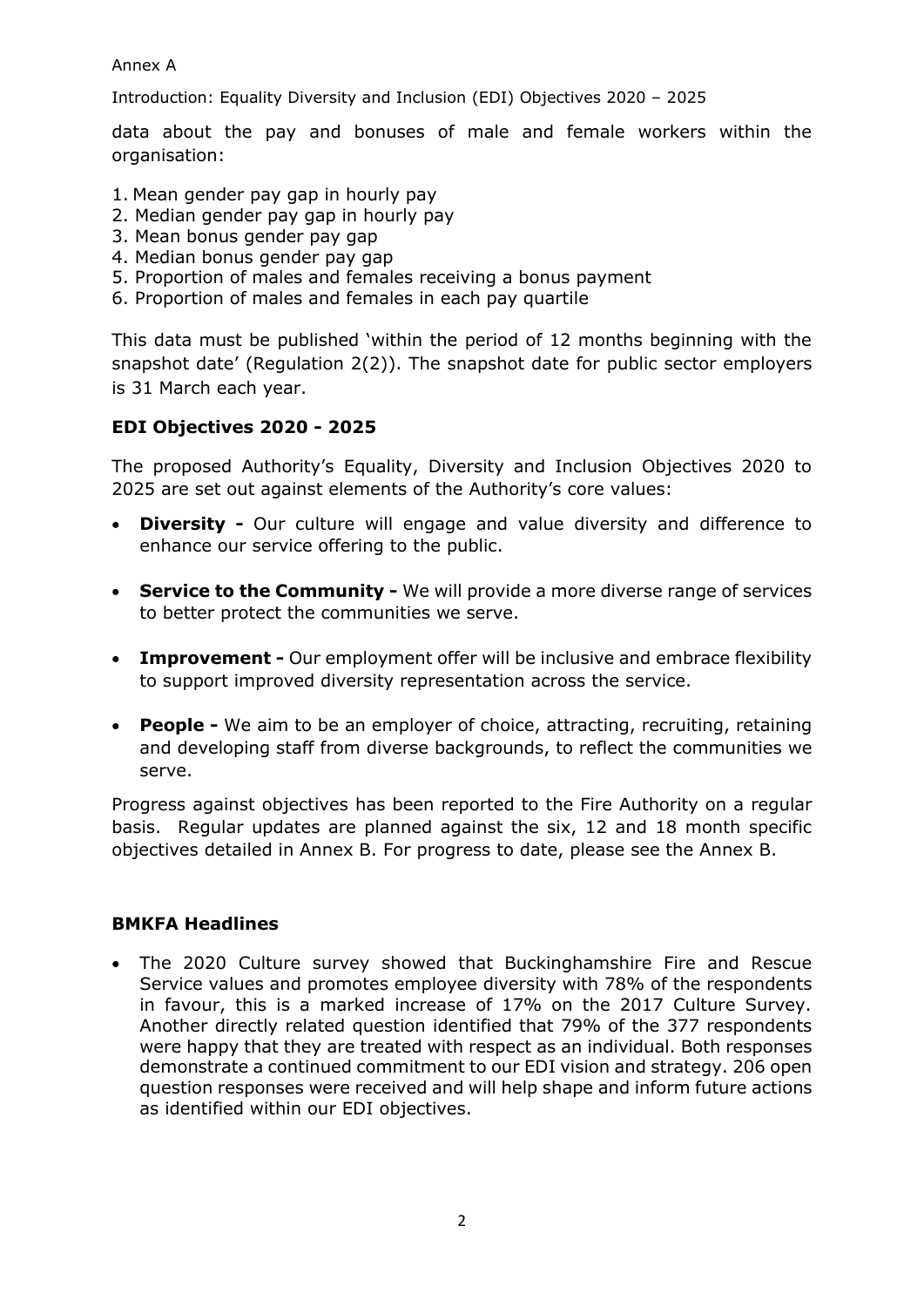### Annex A

Introduction: Equality Diversity and Inclusion (EDI) Objectives 2020 – 2025

- In the 2019 HMICFRS report, the People pillar, where EDI is assessed was deemed "Good". An improvement plan has been written to ensure further sustained improvements are made.
- The People Strategy is being refreshed to ensure it is fully reflective of the 2020 – 2025 Corporate Plan.
- Staff across the organisation attend community events, promoting employment opportunities, communicating important fire safety messages and highlighting the diverse work the Service carries out for example:
	- o Art at the Lake festival (28/29 June 2019)
	- o Health and Wellbeing Education Day (5 October 2019)
	- o Recruitment Fairs nationally and at local schools (throughout the year)
	- o Community Safety Co-ordinators deliver talks to a range of community groups (throughout the year)
	- o Fire and Wellness visits (throughout the year)
	- o Milton Keynes College, supporting the Cut it out! campaign
	- o Talk for Sport, improving mental and physical wellbeing
	- o Members of the EDI group attended the Pride event in Milton Keynes (14 September 2019)
	- o Work with the local Muslim communities focusing on community safety activities, women's groups, and attending a celebration evening with Wycombe Islamic Society (throughout the year)
	- o Fire station open days, across the county (throughout the year)
- Service policies and procedures are under regular review to ensure they reflect the community we service and support employees for example – EDI policy, Recruitment and Selection Procedure and Maternity, Adoption and Parental entitlements procedure
- The mean gender pay gap is 15.10 per cent, an improvement from the previous year (16.64 per cent) and the year before that (19.39 per cent). The median gender pay gap is 10.39 per cent, an improvement from the previous year (11.75 per cent). Whilst both gender pay and equal pay deal with the disparity of pay within the workplace, it is important to note that the gender pay gap is different from equal pay. Action plans are in place to reduce the gap further.
- 67 per cent of all current Apprentices are under the age of 30. For Operational Apprentices, this equates to 68 per cent. (Appendix 1)
- 15 per cent of all apprentices are female. Overall females account for 19 per cent of the workforce (Appendix 1)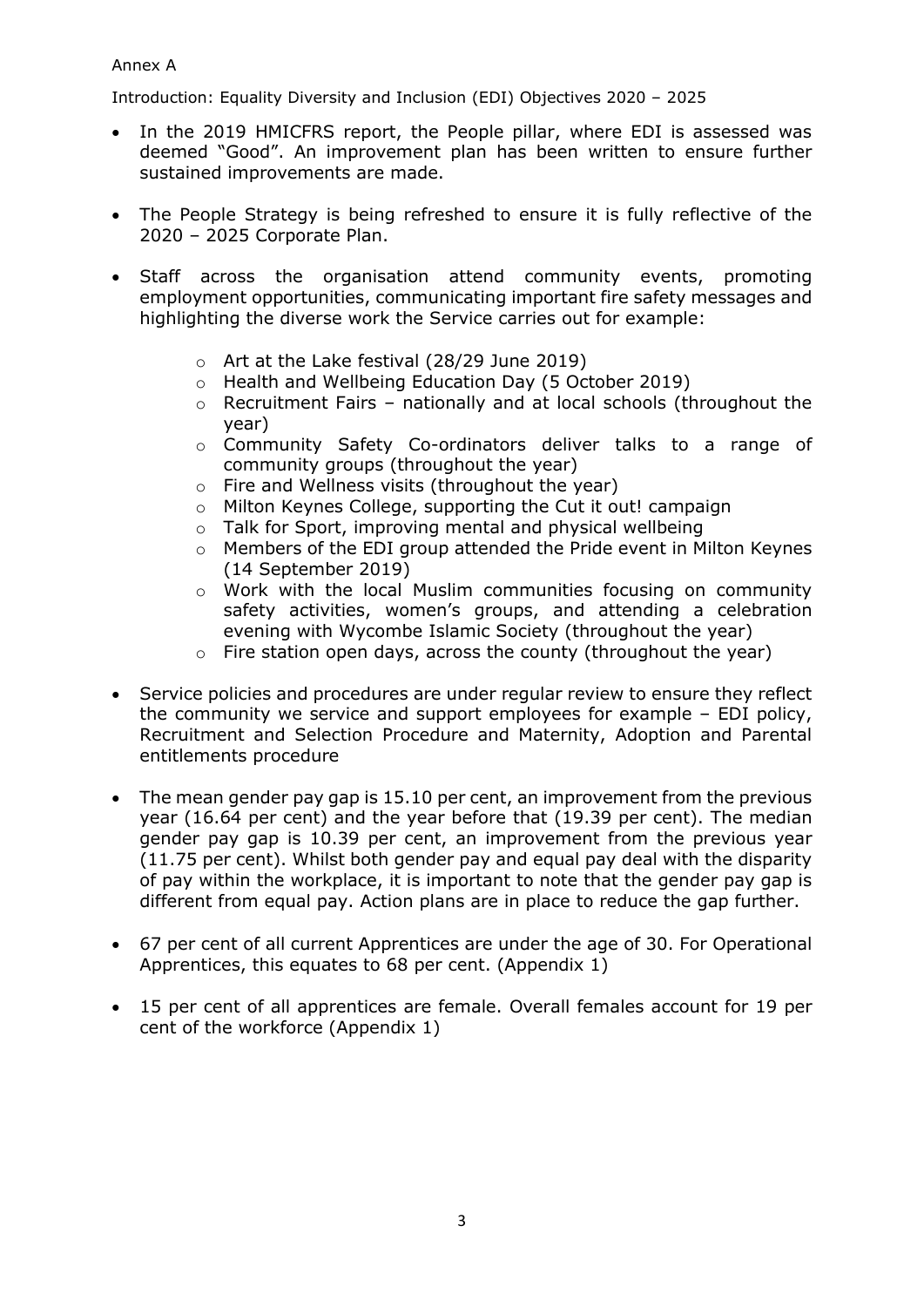### **Annex B - Six, Twelve and Eighteen Month EDI Objectives**

|                                                                                     | <b>Six Month Objectives</b>                                                                   |                                                                                                                                                                                                                                                                                                           |                                                                                                                                                                                                                      |                                                                                                                                               |                |                                      |  |  |  |
|-------------------------------------------------------------------------------------|-----------------------------------------------------------------------------------------------|-----------------------------------------------------------------------------------------------------------------------------------------------------------------------------------------------------------------------------------------------------------------------------------------------------------|----------------------------------------------------------------------------------------------------------------------------------------------------------------------------------------------------------------------|-----------------------------------------------------------------------------------------------------------------------------------------------|----------------|--------------------------------------|--|--|--|
| <b>Who's Coordinating?</b>                                                          | Month 1                                                                                       | Month 2                                                                                                                                                                                                                                                                                                   | <b>Month 3</b>                                                                                                                                                                                                       | Month 4                                                                                                                                       | <b>Month 5</b> | Month 6                              |  |  |  |
|                                                                                     |                                                                                               | Group to meet regularly to keep momentum - IN PROGRESS                                                                                                                                                                                                                                                    |                                                                                                                                                                                                                      |                                                                                                                                               |                |                                      |  |  |  |
|                                                                                     | Build and develop relationships with external partners - IN PROGRESS                          |                                                                                                                                                                                                                                                                                                           |                                                                                                                                                                                                                      |                                                                                                                                               |                |                                      |  |  |  |
| <b>EDI Group (Employees across</b><br>the Service)                                  | EDI Standing item on Joint Consultation<br>Forum - COMPLETE                                   | Confirm EDI standing item on<br>Performance Management Board -<br><b>COMPLETE Business Transformation</b><br><b>Board - IN PROGRESS</b><br>Investigate links to Wellbeing group; promote Mental Health First Aiders - IN<br><b>PROGRESS</b><br>Review EDI Group Terms of Reference and publish - COMPLETE | Identify who is responsible from this group for taking each action forward,<br>planning and reporting back to this group - IN PROGRESS<br>Research and determine what good looks like including abroad, examples and | Establish EDI Group and EDI Champions - IN PROGRESS                                                                                           |                |                                      |  |  |  |
|                                                                                     |                                                                                               |                                                                                                                                                                                                                                                                                                           | case studies - look at top companies - TO DO                                                                                                                                                                         |                                                                                                                                               |                |                                      |  |  |  |
|                                                                                     |                                                                                               |                                                                                                                                                                                                                                                                                                           |                                                                                                                                                                                                                      | Identify EDI Priority focus area - IN PROGRESS                                                                                                |                |                                      |  |  |  |
|                                                                                     |                                                                                               |                                                                                                                                                                                                                                                                                                           |                                                                                                                                                                                                                      | Identify EDI Critical friend/EDI Networks/Peer review - IN PROGRESS                                                                           |                | Food Culture awareness training - TO |  |  |  |
|                                                                                     |                                                                                               |                                                                                                                                                                                                                                                                                                           |                                                                                                                                                                                                                      |                                                                                                                                               |                | <b>DO</b>                            |  |  |  |
| <b>Organisational (Head of HR and</b>                                               |                                                                                               |                                                                                                                                                                                                                                                                                                           |                                                                                                                                                                                                                      | Identify any significant EDI deficiencies and put plan together to address - COMPLETE                                                         |                |                                      |  |  |  |
| <b>Head of Service Delivery) to</b>                                                 |                                                                                               |                                                                                                                                                                                                                                                                                                           |                                                                                                                                                                                                                      | Culture Survey learns and actions resulting from it - IN PROGRESS                                                                             |                |                                      |  |  |  |
| coordinate and feedback to<br>group):                                               |                                                                                               |                                                                                                                                                                                                                                                                                                           |                                                                                                                                                                                                                      | Establish EDI budget - TO DO                                                                                                                  |                |                                      |  |  |  |
|                                                                                     |                                                                                               |                                                                                                                                                                                                                                                                                                           |                                                                                                                                                                                                                      | Meet with Prince's Trust to investigate working together - IN PROGRESS                                                                        |                |                                      |  |  |  |
|                                                                                     |                                                                                               |                                                                                                                                                                                                                                                                                                           |                                                                                                                                                                                                                      | Refresh People Strategy - IN PROGRESS                                                                                                         |                |                                      |  |  |  |
|                                                                                     | time? Communications with unsuccessful applicants, support for future - IN<br><b>PROGRESS</b> | Evaluate succession planning and promotion process - What can we learn for next                                                                                                                                                                                                                           |                                                                                                                                                                                                                      |                                                                                                                                               |                |                                      |  |  |  |
|                                                                                     |                                                                                               | Carry out Equal Pay Audit - IN PROGRESS                                                                                                                                                                                                                                                                   |                                                                                                                                                                                                                      |                                                                                                                                               |                |                                      |  |  |  |
|                                                                                     |                                                                                               | Train and use organisational EIA forms - IN PROGRESS                                                                                                                                                                                                                                                      |                                                                                                                                                                                                                      |                                                                                                                                               |                |                                      |  |  |  |
|                                                                                     |                                                                                               | Review our EDI work against ENEI, AFSA,<br><b>FSG - IN PROGRESS</b>                                                                                                                                                                                                                                       |                                                                                                                                                                                                                      |                                                                                                                                               |                |                                      |  |  |  |
|                                                                                     |                                                                                               |                                                                                                                                                                                                                                                                                                           |                                                                                                                                                                                                                      | Evaluate recruitment process - what can we learn for next time? Communications with unsuccessful applicants, support for future - IN PROGRESS |                |                                      |  |  |  |
|                                                                                     |                                                                                               |                                                                                                                                                                                                                                                                                                           | Evaluate induction process needs and requirements to see if it delivers clear<br>expectations (for employees and employer) - IN PROGRESS                                                                             |                                                                                                                                               |                |                                      |  |  |  |
|                                                                                     |                                                                                               |                                                                                                                                                                                                                                                                                                           | Evaluate exit interview process - How many get taken up? What happens to the<br>information? Do we review it and get organisational learnings? Could themes be<br>reported to EDI Group for consideration? TO DO     |                                                                                                                                               |                |                                      |  |  |  |
| People &OD (Head of HR and HR                                                       |                                                                                               |                                                                                                                                                                                                                                                                                                           | <b>PROGRESS</b>                                                                                                                                                                                                      | Evaluate and review the benefit of EDI objectives within the appraisal process - IN                                                           |                |                                      |  |  |  |
| <b>Advisory and Development</b><br>Manager to coordinate and<br>feedback to group): |                                                                                               |                                                                                                                                                                                                                                                                                                           | Investigate requirement for Driving<br>Licence - TO DO                                                                                                                                                               |                                                                                                                                               |                |                                      |  |  |  |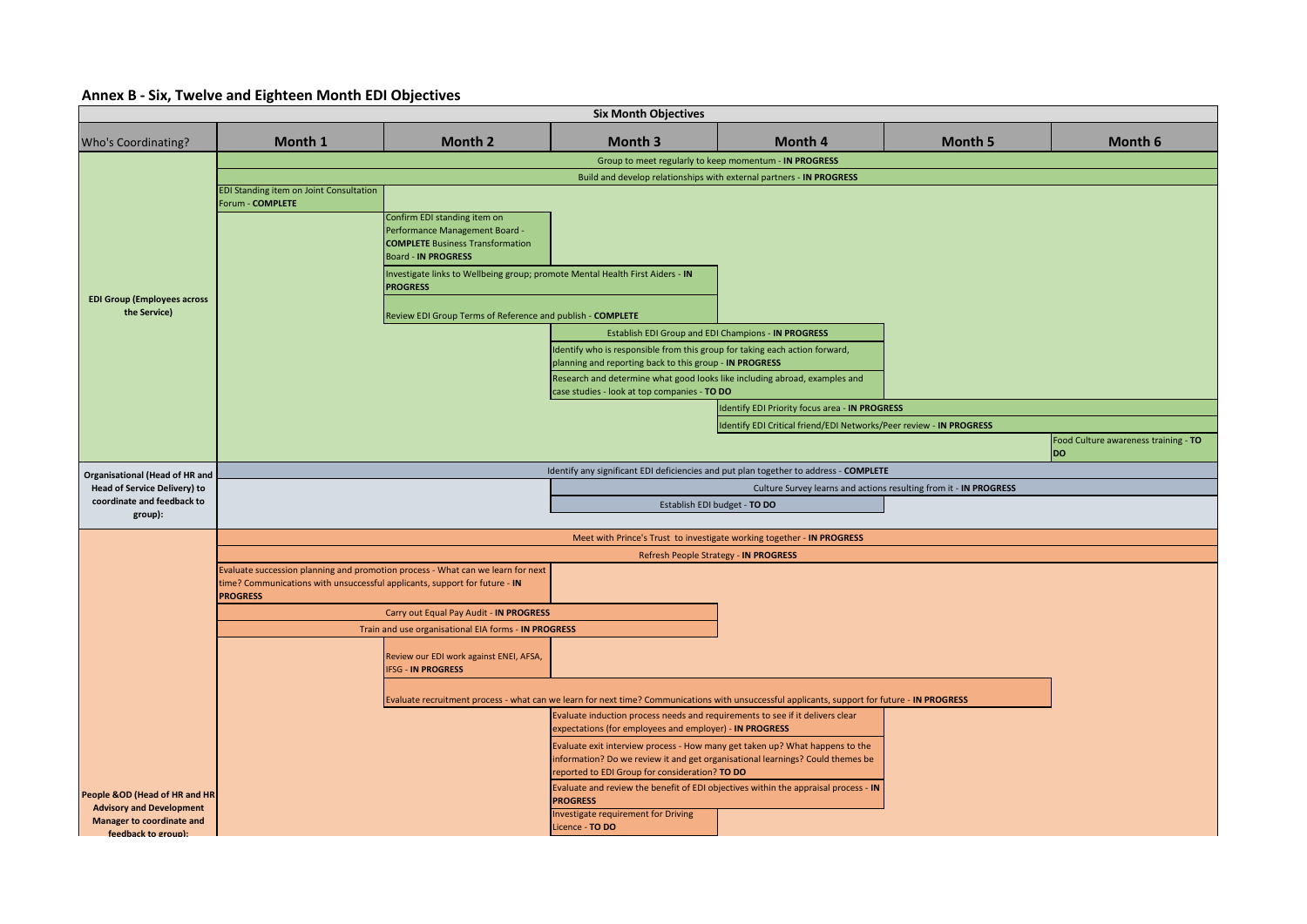| $\frac{1}{2}$                         |                                           |                                      |                                                                                                                                   |                                                                       |                                                                                    |                                           |
|---------------------------------------|-------------------------------------------|--------------------------------------|-----------------------------------------------------------------------------------------------------------------------------------|-----------------------------------------------------------------------|------------------------------------------------------------------------------------|-------------------------------------------|
|                                       |                                           |                                      | Write communication to encourage staff                                                                                            |                                                                       |                                                                                    |                                           |
|                                       |                                           |                                      | to complete their protected                                                                                                       |                                                                       |                                                                                    |                                           |
|                                       |                                           |                                      | characteristics - TO DO                                                                                                           |                                                                       |                                                                                    |                                           |
|                                       |                                           |                                      | Ensure monitoring arrangements are in                                                                                             |                                                                       |                                                                                    |                                           |
|                                       |                                           |                                      | place for discipline and grievance cases                                                                                          |                                                                       |                                                                                    |                                           |
|                                       |                                           |                                      | and they are reviewed regularly -                                                                                                 |                                                                       |                                                                                    |                                           |
|                                       |                                           |                                      | <b>COMPLETE</b>                                                                                                                   |                                                                       |                                                                                    |                                           |
|                                       |                                           |                                      |                                                                                                                                   |                                                                       |                                                                                    |                                           |
|                                       |                                           |                                      |                                                                                                                                   |                                                                       | Review Equal Pay Audit outcomes and carry out recommendations - TO DO              |                                           |
|                                       |                                           |                                      |                                                                                                                                   |                                                                       |                                                                                    |                                           |
|                                       |                                           |                                      |                                                                                                                                   |                                                                       |                                                                                    | Investigate organisational accreditation  |
|                                       |                                           |                                      |                                                                                                                                   |                                                                       |                                                                                    | opportunities, to help us identify areas  |
|                                       |                                           |                                      |                                                                                                                                   |                                                                       |                                                                                    | where we are lacking and where we are     |
|                                       |                                           |                                      |                                                                                                                                   |                                                                       |                                                                                    | good (Mindful Employer, Stonewall         |
|                                       |                                           |                                      |                                                                                                                                   |                                                                       |                                                                                    | accreditation, Disability Confident) - TO |
|                                       |                                           |                                      |                                                                                                                                   |                                                                       |                                                                                    | <b>DO</b>                                 |
|                                       |                                           |                                      |                                                                                                                                   |                                                                       |                                                                                    | EDI E-learning package, refresh the one   |
|                                       |                                           |                                      |                                                                                                                                   |                                                                       |                                                                                    | that is there - TO DO                     |
|                                       |                                           |                                      |                                                                                                                                   |                                                                       |                                                                                    | Review the use of Viper in recording EDI  |
|                                       |                                           |                                      |                                                                                                                                   |                                                                       |                                                                                    | information - TO DO                       |
|                                       |                                           |                                      | Showcase good EDI practice - IN PROGRESS                                                                                          |                                                                       |                                                                                    |                                           |
|                                       |                                           |                                      | Weekly/monthly features, e.g.LGBT History month articles/education - IN PROGRESS                                                  |                                                                       |                                                                                    |                                           |
|                                       | Calendar of diversity and cultural events |                                      |                                                                                                                                   |                                                                       |                                                                                    |                                           |
|                                       | published on intranet to raise staff      |                                      |                                                                                                                                   |                                                                       |                                                                                    |                                           |
|                                       | awareness (shared/highlighted through     |                                      |                                                                                                                                   |                                                                       |                                                                                    |                                           |
|                                       | SMT blogs) - TO DO                        |                                      |                                                                                                                                   |                                                                       |                                                                                    |                                           |
| <b>Internal Comms projects</b>        |                                           | Advertise role of group/promote this |                                                                                                                                   |                                                                       |                                                                                    |                                           |
| (Communications Team/HR               |                                           | group and its purpose - COMPLETE     |                                                                                                                                   |                                                                       |                                                                                    |                                           |
| Officer - ER to progress and          |                                           |                                      |                                                                                                                                   |                                                                       |                                                                                    |                                           |
| feedback to group):                   |                                           |                                      |                                                                                                                                   |                                                                       |                                                                                    |                                           |
|                                       |                                           |                                      |                                                                                                                                   | Publish a cultural awareness guide - hard copy and electronic - TO DO |                                                                                    |                                           |
|                                       |                                           |                                      |                                                                                                                                   | Investigate the links we have with the                                |                                                                                    |                                           |
|                                       |                                           |                                      |                                                                                                                                   | community and engage with them - IN                                   |                                                                                    |                                           |
|                                       |                                           |                                      |                                                                                                                                   | <b>PROGRESS</b>                                                       |                                                                                    |                                           |
|                                       |                                           |                                      |                                                                                                                                   |                                                                       |                                                                                    | Refresh intranet area - TO DO             |
|                                       |                                           |                                      |                                                                                                                                   |                                                                       |                                                                                    | Launch regular workshops on various       |
|                                       |                                           |                                      |                                                                                                                                   |                                                                       |                                                                                    | topics to aid understanding - TO DO       |
| <b>Facilities (ICT Operations</b>     |                                           |                                      | EDI Audit, Survey and Investigate the feasibility of gender neutral facilities, what is best practice and what is practical? - TO |                                                                       |                                                                                    |                                           |
| <b>Specialist/GC Service Delivery</b> |                                           |                                      | <b>DO</b>                                                                                                                         |                                                                       |                                                                                    |                                           |
| South to progress and feedback        |                                           |                                      |                                                                                                                                   |                                                                       | Suitable fridges on all sites, e.g. for food requirements, for breast milk - TO DO |                                           |
| to group):                            |                                           |                                      |                                                                                                                                   |                                                                       |                                                                                    |                                           |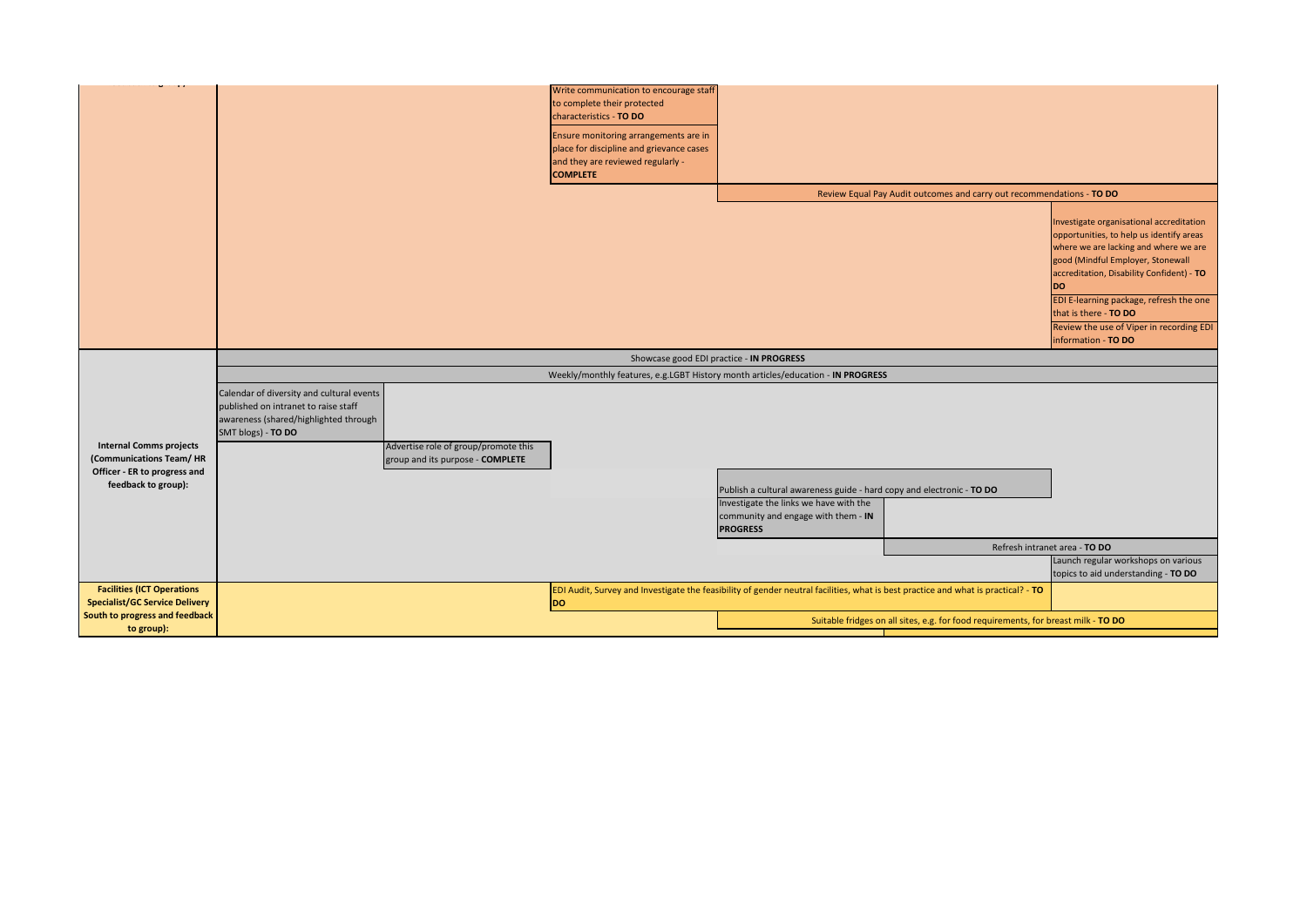## **Annex B - Six, Twelve and Eighteen Month EDI Objectives**

|                                | <b>Twelve Month Objectives</b>                                                                                              |                                                          |                                                                                                                                    |                                |  |  |  |  |
|--------------------------------|-----------------------------------------------------------------------------------------------------------------------------|----------------------------------------------------------|------------------------------------------------------------------------------------------------------------------------------------|--------------------------------|--|--|--|--|
| <b>Who's Coordinating?</b>     | <b>Quarter One</b>                                                                                                          | <b>Quarter Two</b>                                       | <b>Quarter Three</b>                                                                                                               | <b>Quarter Four</b>            |  |  |  |  |
|                                | Build EDI Networks with like-minded organisations - TO DO                                                                   |                                                          |                                                                                                                                    |                                |  |  |  |  |
|                                | Identify EDI Service Champions and help to obtain recognition within BFRS - TO DO                                           |                                                          |                                                                                                                                    |                                |  |  |  |  |
|                                | Faith and Cultural awareness (e.g. Black History month, religious practices and observances) articles and education - TO DO |                                                          |                                                                                                                                    |                                |  |  |  |  |
|                                | nvestigate accreditation opportunities for EDI service                                                                      |                                                          |                                                                                                                                    |                                |  |  |  |  |
|                                | leads (not champions, they are next stage) - TO DO<br>Evaluate purpose and success of Equality Impact                       |                                                          |                                                                                                                                    |                                |  |  |  |  |
| <b>EDI Group</b>               | Assessment form training and use - TO DO                                                                                    |                                                          |                                                                                                                                    |                                |  |  |  |  |
|                                |                                                                                                                             |                                                          |                                                                                                                                    |                                |  |  |  |  |
|                                |                                                                                                                             | Cultural awareness/familiarisation for managers - TO DO  |                                                                                                                                    |                                |  |  |  |  |
|                                |                                                                                                                             |                                                          | Investigate Working Forward Initiative - TO DO                                                                                     |                                |  |  |  |  |
|                                |                                                                                                                             |                                                          | Roadshows/scenario based training for all staff (e.g How to identify and confidently challenge inappropriate<br>behaviour) - TO DO |                                |  |  |  |  |
|                                | <b>ENEI TIDE Survey if continue to be a member - IN PROGRESS</b>                                                            |                                                          |                                                                                                                                    |                                |  |  |  |  |
|                                | Decide whether to establish Fire Cadets - ON HOLD AT                                                                        |                                                          |                                                                                                                                    |                                |  |  |  |  |
|                                | <b>PRESENT</b>                                                                                                              |                                                          |                                                                                                                                    |                                |  |  |  |  |
|                                | Review Promotion and Branding materials - TO DO                                                                             |                                                          |                                                                                                                                    |                                |  |  |  |  |
|                                | Write and publish EDI objectives - IN PROGRESS                                                                              |                                                          |                                                                                                                                    |                                |  |  |  |  |
|                                |                                                                                                                             |                                                          | SAFE Awards - An EDI specific award - TO DO                                                                                        |                                |  |  |  |  |
| <b>Internal Communications</b> |                                                                                                                             | EDI representative and consideration on every project    |                                                                                                                                    |                                |  |  |  |  |
| Project                        |                                                                                                                             | (consider 5 key areas: Vision/Policy, Data Intelligence, |                                                                                                                                    |                                |  |  |  |  |
|                                |                                                                                                                             | Management System, Coordination, Operations) - TO DO     |                                                                                                                                    |                                |  |  |  |  |
|                                |                                                                                                                             |                                                          |                                                                                                                                    | Develop Q&A/factsheets - TO DO |  |  |  |  |
|                                |                                                                                                                             |                                                          | EDI considerations for Procurement (is it written into our contracts? Going above and beyond our statutory                         |                                |  |  |  |  |
|                                |                                                                                                                             |                                                          | requirements. Procuring equipment/services with all staff in mind i.e. Weight of ladders/height of stowage on<br>vehicles) - TO DO |                                |  |  |  |  |
|                                |                                                                                                                             |                                                          | Investigate the possibility of: - TO DO                                                                                            |                                |  |  |  |  |
|                                |                                                                                                                             |                                                          | Facilities for new mothers on all stations                                                                                         |                                |  |  |  |  |
|                                |                                                                                                                             |                                                          | Multi-faith (prayer) facilities on all stations                                                                                    |                                |  |  |  |  |
| <b>Facilities and Stores</b>   |                                                                                                                             |                                                          | Appropriate catering facilities (halal/kosher) on all stations                                                                     |                                |  |  |  |  |
|                                |                                                                                                                             |                                                          | Accessibility (e.g Step free access) on all stations                                                                               |                                |  |  |  |  |
|                                |                                                                                                                             |                                                          | Workwear for all staff (is it fit for purpose etc.)                                                                                |                                |  |  |  |  |
|                                |                                                                                                                             |                                                          | Ensure Equality Impact Assessments are carried out on all future estates projects - IN PROGRESS                                    |                                |  |  |  |  |
| People&OD                      |                                                                                                                             |                                                          | Carry out training for EDI group, Leadership and Members - TO DO                                                                   |                                |  |  |  |  |
|                                |                                                                                                                             |                                                          | Refresh mediator and coaching offering - TO DO                                                                                     |                                |  |  |  |  |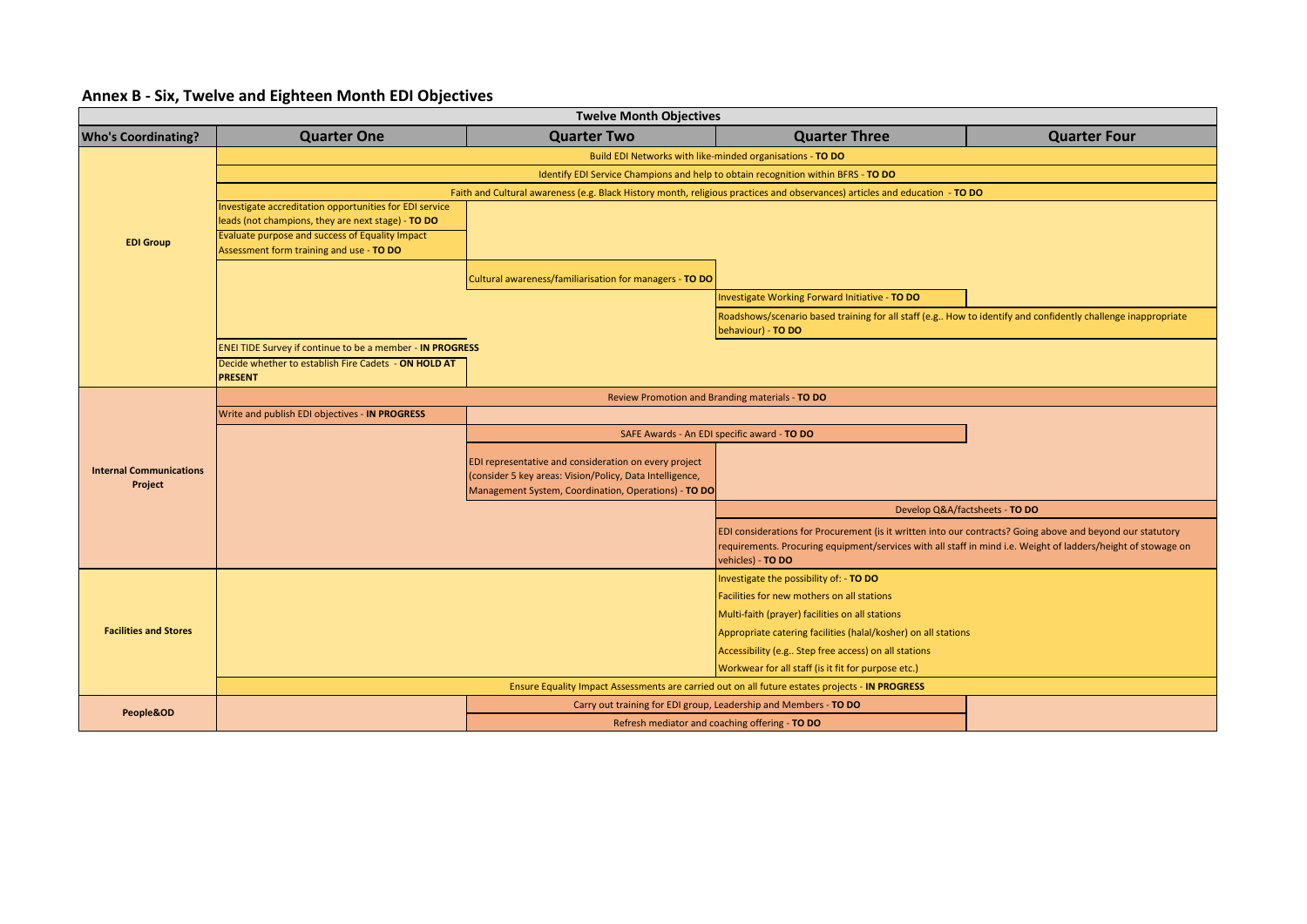|                                           |                                                                                                                                                                                                                                                                                                                                                                                                                                                                                                       | <b>Eighteen Month Objectives</b>                                                                                                                          |                                                                                                                                                                                                                                                                                                |                                                                          |
|-------------------------------------------|-------------------------------------------------------------------------------------------------------------------------------------------------------------------------------------------------------------------------------------------------------------------------------------------------------------------------------------------------------------------------------------------------------------------------------------------------------------------------------------------------------|-----------------------------------------------------------------------------------------------------------------------------------------------------------|------------------------------------------------------------------------------------------------------------------------------------------------------------------------------------------------------------------------------------------------------------------------------------------------|--------------------------------------------------------------------------|
| <b>Who's Coordinating?</b>                | 2020 (first half)                                                                                                                                                                                                                                                                                                                                                                                                                                                                                     | 2020 (second half)                                                                                                                                        | 2021 (first half)                                                                                                                                                                                                                                                                              | 2021 (second half)                                                       |
|                                           |                                                                                                                                                                                                                                                                                                                                                                                                                                                                                                       |                                                                                                                                                           | Develop and grow EDI Champions Network - IN PROGRESS                                                                                                                                                                                                                                           |                                                                          |
| <b>Organisational</b>                     | <b>Policies and Procedures: - IN PROGRESS</b><br>Flexible Working Arrangements (also consider<br><b>Operational Staff)</b><br>Suite of fit for purpose procedures and guidance<br>notes/information sheets<br>Update Equality Impact Assessment to promote thinking<br>rather than being a tick box exercise<br>Transgender<br>Review Bully and Harassment and Grievance procedure<br>Social Media guidance<br>HMICFRS reinspection (possible move into 12 months depending on Tranche) - IN PROGRESS |                                                                                                                                                           |                                                                                                                                                                                                                                                                                                |                                                                          |
|                                           | Gender Pay Gap Report and Action Plan - COMPLETE                                                                                                                                                                                                                                                                                                                                                                                                                                                      |                                                                                                                                                           | Accreditation (ENEI/Stonewall/IIP/Disability Confident<br>etc.) - <b>TO DO</b><br>Pay Gap Reporting: - IN PROGRESS<br>Gender Pay Gap Report and Action Plan - TO DO<br>Ethnicity Pay Gap Report and Action Plan - TO DO<br>Any other protected characteristics we should consider?<br>i.e. Age |                                                                          |
|                                           |                                                                                                                                                                                                                                                                                                                                                                                                                                                                                                       |                                                                                                                                                           |                                                                                                                                                                                                                                                                                                | Contribute to the review Vision and Values to<br>incorporate EDI - TO DO |
| <b>Internal Communications</b>            |                                                                                                                                                                                                                                                                                                                                                                                                                                                                                                       |                                                                                                                                                           | Internal EDI Conference/Day with guest speakers etc. -<br>TO DO                                                                                                                                                                                                                                |                                                                          |
| Project                                   |                                                                                                                                                                                                                                                                                                                                                                                                                                                                                                       |                                                                                                                                                           | Measures of change and evaluating progress made - IN PROGRESS                                                                                                                                                                                                                                  |                                                                          |
| <b>External Communications</b><br>Project |                                                                                                                                                                                                                                                                                                                                                                                                                                                                                                       | <b>Wrapping appliances:</b><br>EDI messages not just LGBTQ+ (look at other FRS - i.e.<br>Prostate/Cancer/Domestic Abuse/Organ Donation) - TO<br><b>DO</b> |                                                                                                                                                                                                                                                                                                |                                                                          |
| <b>Facilities</b>                         |                                                                                                                                                                                                                                                                                                                                                                                                                                                                                                       |                                                                                                                                                           | Deliver:<br>Accessibility (e.g Step free access) on all stations<br>Appropriate toilet facilities for all - TO DO                                                                                                                                                                              |                                                                          |

### **Annex B - Six, Twelve and Eighteen Month EDI Objectives**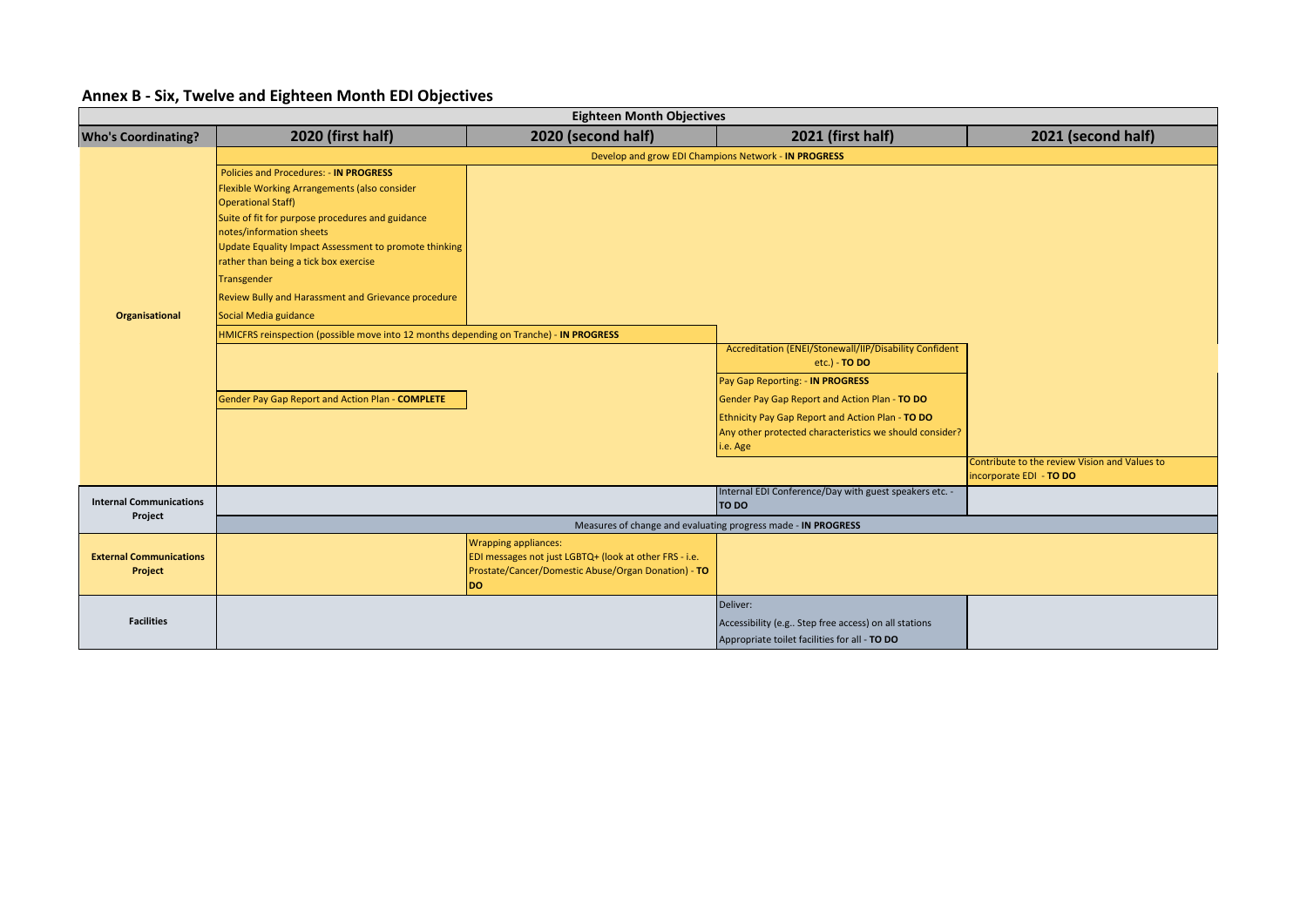## **BFRS Protected Characteristics by Core Group**

The majority of figures in this document are based on employees being counted once only in their primary role. This however accounts for only a fraction of our On Call population as many Whole-time and Support employees have additional On Call roles. Therefore, in order to measure the diversity of On Call staff as an entire group, these figures include all employees with On Call roles counted once only. Some of these employees are also reflected in Whole-time or Support figures. The "Total BFRS" column includes *all* of our employees counted *once* only.

#### \*less than 10

| Age       | <b>Whole-</b><br>time | % of<br><b>Whole-</b><br>time | On Call*        | % of On<br>Call | <b>Support</b> | % of<br><b>Support</b> | <b>Apprentices</b> | % of<br><b>Apprentices</b> | <b>Total</b><br><b>BFRS</b> | <b>Total</b><br><b>BFRS %</b> |
|-----------|-----------------------|-------------------------------|-----------------|-----------------|----------------|------------------------|--------------------|----------------------------|-----------------------------|-------------------------------|
| Age 0-19  | $\ast$                | $\ast$                        | $\ast$          | $\ast$          | $\ast$         | $\ast$                 | $\star$            | $\ast$                     | $\ast$                      | $\ast$                        |
| Age 20-24 | $\ast$                | $\ast$                        | 10 <sup>°</sup> | $\ast$          |                | $\ast$                 | 16                 | 33.3%                      | 35                          | $\ast$                        |
| Age 25-29 | 18                    | $\ast$                        | 18              | 15.1%           | $\ast$         | $\ast$                 | 13                 | 27.1%                      | 54                          | 11.3%                         |
| Age 30-44 | 130                   | 53.5%                         | 62              | 52.1%           | 26             | 22.4%                  | 16                 | 33.3%                      | 211                         | 44.0%                         |
| Age 45-59 | 86                    | 35.4%                         | 27              | 22.7%           | 58             | 50.0%                  | $\ast$             | $\ast$                     | 157                         | 32.7%                         |
| Age 60-64 | $\ast$                | $\ast$                        | $\ast$          | $\ast$          | 12             | 10.3%                  | $\ast$             | $\ast$                     | 14                          | $\ast$                        |
| Age 65+   | $\ast$                | $\ast$                        | $\ast$          | $\ast$          | $\ast$         | $\ast$                 | $\ast$             | $\ast$                     | $\ast$                      | $\ast$                        |

#### \*less than 10

| <b>Ethnic Origin</b>          | <b>Whole-</b><br>time | % of<br><b>Whole-</b><br>time | On Call* | % of On<br>call | <b>Support</b> | $%$ of<br><b>Support</b> | <b>Apprentices</b> | % of<br><b>Apprentices</b> | <b>Total</b><br><b>BFRS</b> | <b>Total</b><br><b>BFRS %</b> |
|-------------------------------|-----------------------|-------------------------------|----------|-----------------|----------------|--------------------------|--------------------|----------------------------|-----------------------------|-------------------------------|
| White                         | 209                   | 86.0%                         | 108      | 90.8%           | 97             | 83.6%                    | 43                 | 93.5%                      | 415                         | 86.5%                         |
| Mixed Ethnicity               | $\ast$                | $\ast$                        | $\ast$   | $\ast$          | $\ast$         | $\ast$                   | $\ast$             | $\ast$                     | $\ast$                      | $\ast$                        |
| Asian or Asian British        | $\ast$                | $\ast$                        | $\ast$   | $\ast$          | $\ast$         | $\ast$                   | $\ast$             | $\ast$                     | $\ast$                      | $\ast$                        |
| <b>Black or Black British</b> | $\ast$                | $\ast$                        | $\ast$   | $\star$         | $\ast$         | $\ast$                   | $\ast$             | $\ast$                     | $\ast$                      | $\ast$                        |
| Arab                          | $\ast$                | $\ast$                        | $\ast$   | $\star$         | $\ast$         | $\ast$                   | $\ast$             | $\ast$                     | $\ast$                      | $\ast$                        |
| Other                         | $\ast$                | $\ast$                        | $\ast$   | $\ast$          | $\ast$         | $\ast$                   | $\ast$             | $\ast$                     | $\ast$                      | $\ast$                        |
| <b>Not Stated</b>             | 26                    | 10.7%                         | $\ast$   | $\ast$          | 10             | $\ast$                   | $\ast$             | $\ast$                     | 44                          | $\ast$                        |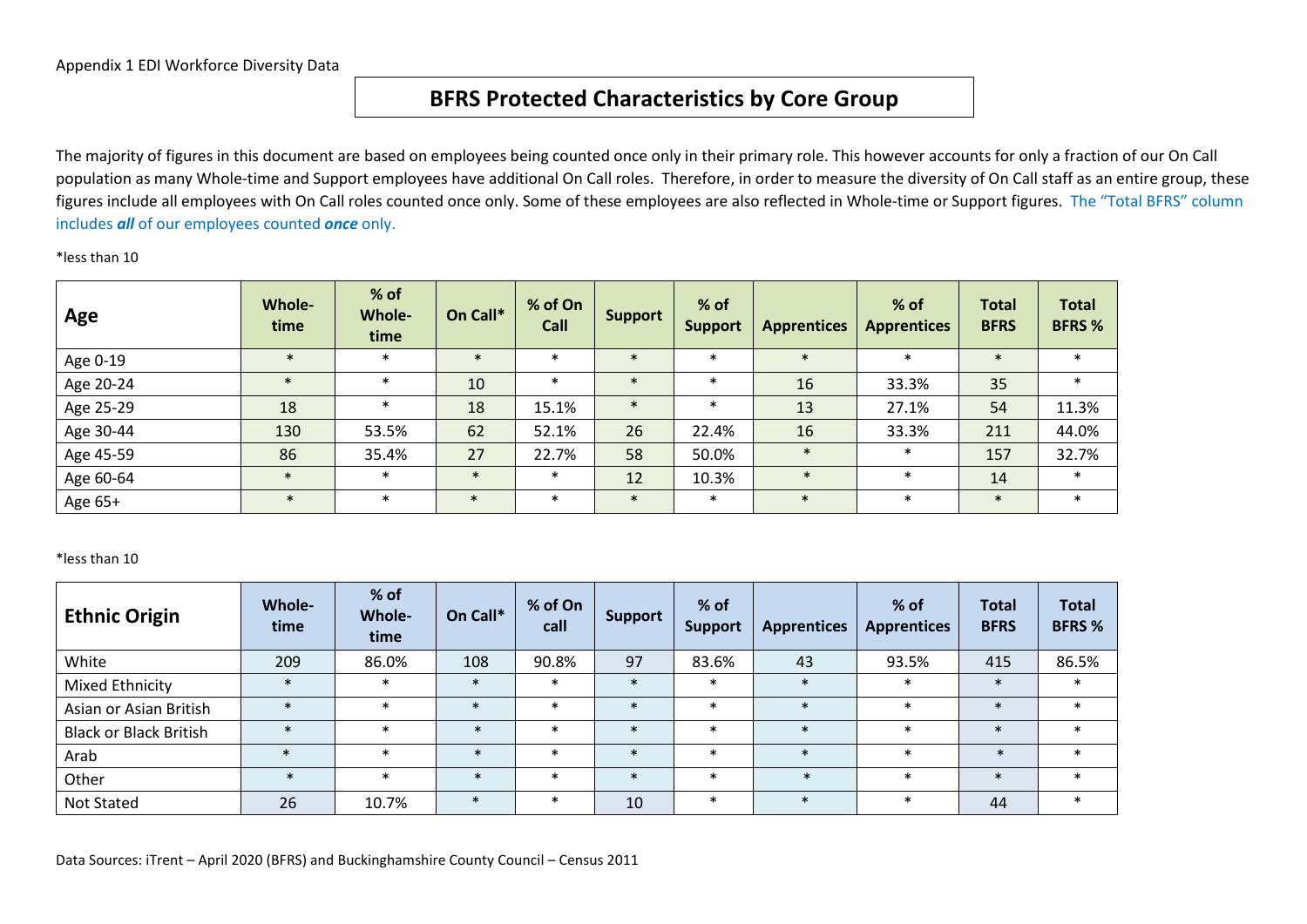### \* less than 10

| Religion                   | <b>Whole-</b><br>time | % of<br><b>Whole-</b><br>time | On Call* | % of On<br>Call | <b>Support</b> | % of<br><b>Support</b> | <b>Apprentices</b> | % of<br><b>Apprentices</b> | <b>Total</b><br><b>BFRS</b> | <b>Total</b><br><b>BFRS %</b> |
|----------------------------|-----------------------|-------------------------------|----------|-----------------|----------------|------------------------|--------------------|----------------------------|-----------------------------|-------------------------------|
| Christian                  | 28                    | 11.5%                         | 34       | 28.6%           | 38             | 38.8%                  | 18                 | 37.5%                      | 107                         | 22.3%                         |
| <b>Buddhist</b>            | $\ast$                | $\ast$                        | $\ast$   | $\ast$          | $\ast$         | $\ast$                 | $\ast$             | $\ast$                     | $\ast$                      | $\ast$                        |
| Hindu                      | $\ast$                | $\ast$                        | $\ast$   | $\ast$          | $\ast$         | $\ast$                 | $\ast$             | $\ast$                     | $\ast$                      | $\ast$                        |
| Jewish                     | $\ast$                | $\ast$                        | $\ast$   | $\ast$          | $\ast$         | $\ast$                 | $\ast$             | $\ast$                     | $\ast$                      | $\ast$                        |
| Muslim                     | $\ast$                | $\ast$                        | $\ast$   | $\ast$          | $\ast$         | $\ast$                 | $\ast$             | $\ast$                     | $\ast$                      | $\ast$                        |
| Sikh                       | $\ast$                | $\ast$                        | $\ast$   | $\ast$          | $\ast$         | $\ast$                 | $\ast$             | $\ast$                     | $\ast$                      | $\ast$                        |
| <b>Other Religions</b>     | $\ast$                | $\ast$                        | $\ast$   | $\ast$          | $\ast$         | $\ast$                 | $\ast$             | $\ast$                     | 10                          | $\ast$                        |
| No Religion                | 42                    | 17.3%                         | 23       | 19.3%           | $\ast$         | $\ast$                 | 18                 | 37.5%                      | 89                          | 18.5%                         |
| <b>Religion Not Stated</b> | 171                   | 70.4%                         | 59       | 49.6%           | 54             | 55.1%                  | $\ast$             | 18.8%                      | 270                         | 56.3%                         |

| Gender | $%$ of<br>Whole-<br>time | % of On<br>Call | $%$ of<br><b>Support</b> | $%$ of<br><b>Apprentices</b> | <b>Total</b><br><b>BFRS %</b> |
|--------|--------------------------|-----------------|--------------------------|------------------------------|-------------------------------|
| Male   | 93.4%                    | 90.8%           | 44.0%                    | 85.4%                        | 81.0%                         |
| Female | 6.6%                     | 9.2%            | 56.0%                    | 14.6%                        | 19.0%                         |

| <b>Disability</b> | $%$ of<br><b>Whole-</b><br>time | % of On<br>Call | $%$ of<br><b>Support</b> | $%$ of<br><b>Apprentices</b> | <b>Total</b><br><b>BFRS %</b> |  |
|-------------------|---------------------------------|-----------------|--------------------------|------------------------------|-------------------------------|--|
| Disabled          | 0.4%                            | 0.0%            | 1.7%                     | 0.0%                         | 0.6%                          |  |
| Not disabled      | 29.1%                           | 54.2%           | 38.5%                    | 89.4%                        | 41.0%                         |  |
| Not stated        | 70.5%                           | 45.8%           | 59.8%                    | 10.6%                        | 58.3%                         |  |

Data Sources: iTrent – April 2020 (BFRS) and Buckinghamshire County Council – Census 2011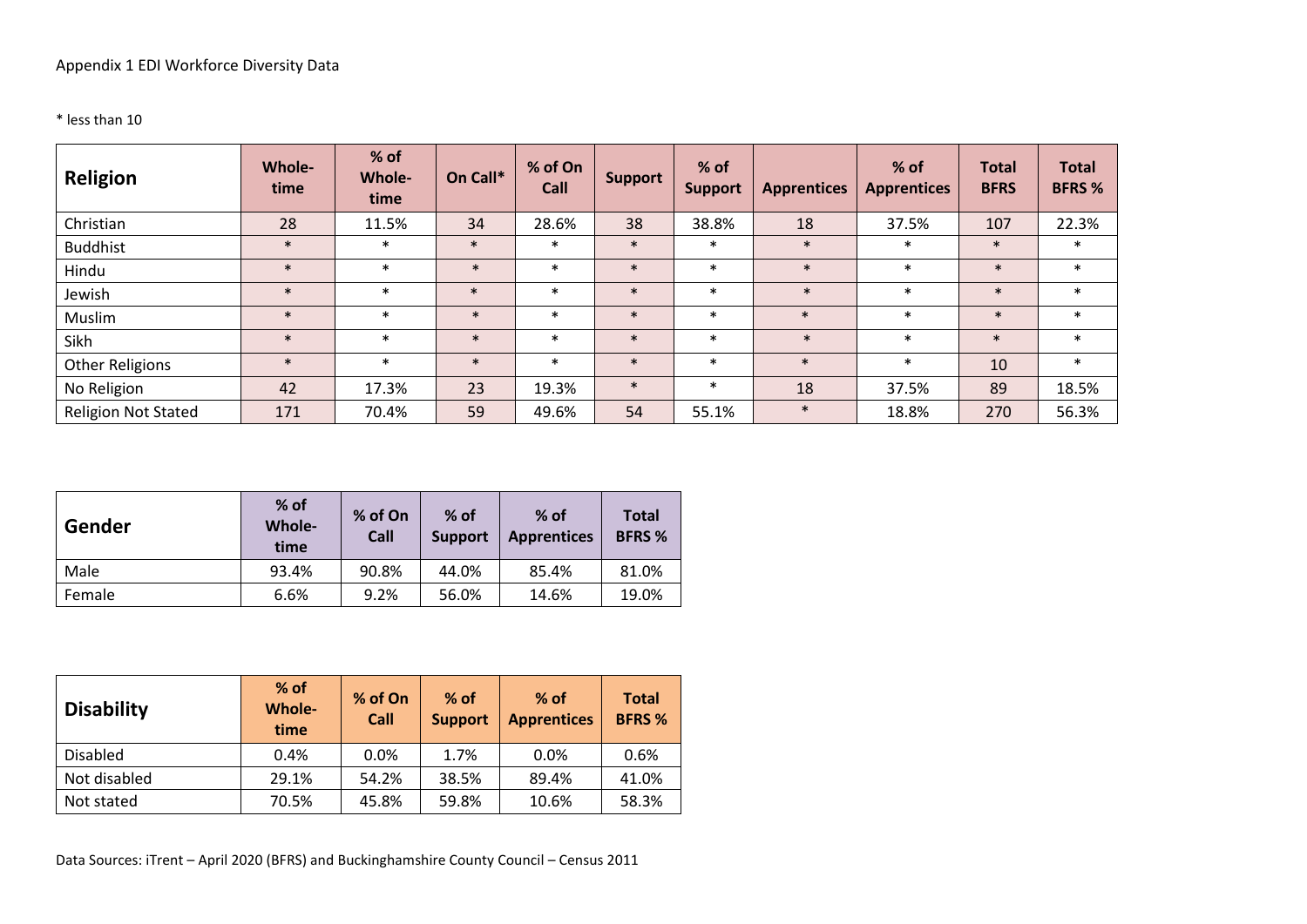

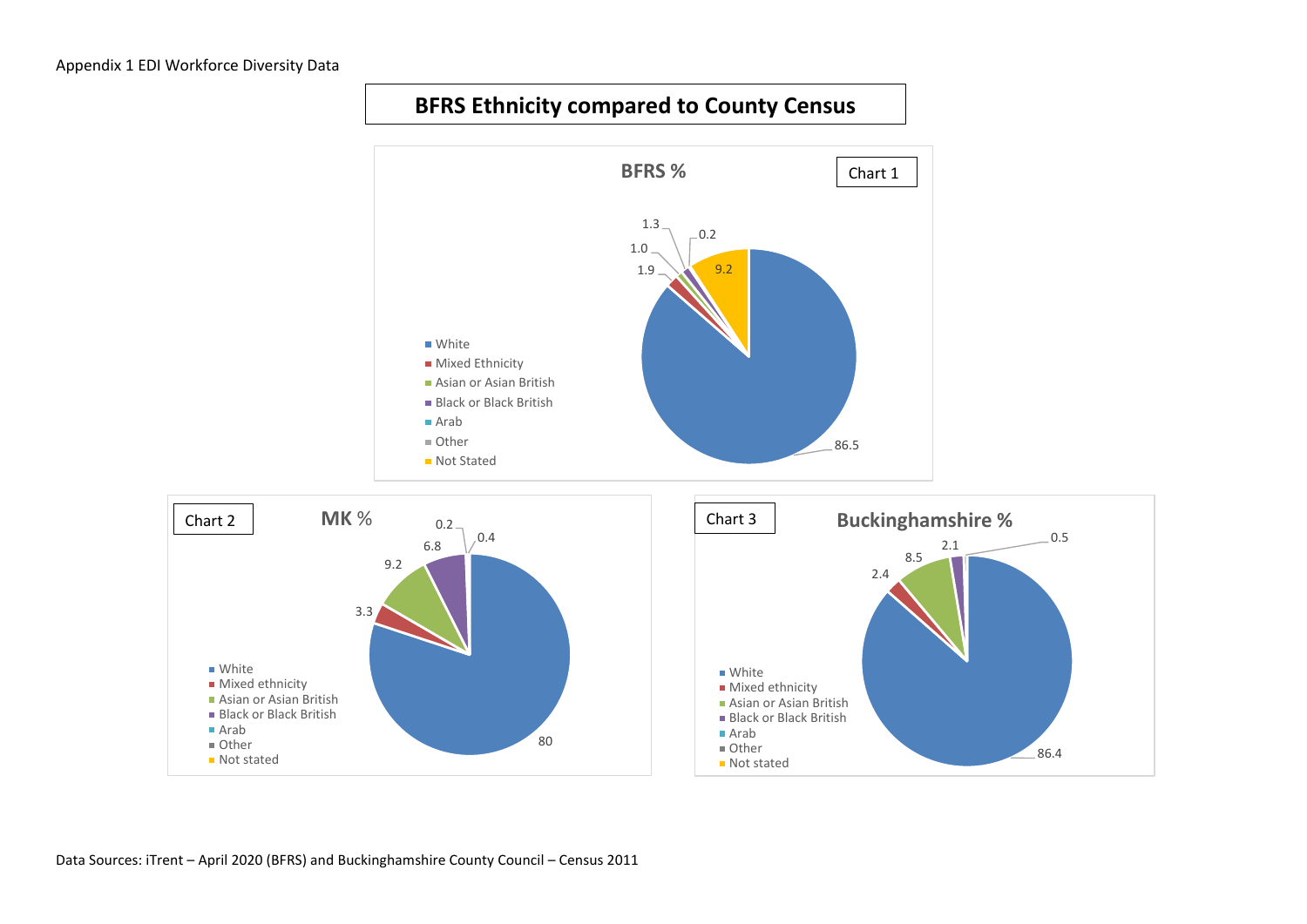### Appendix 1 EDI Workforce Diversity Data





## **BFRS Age ranges compared to County Census**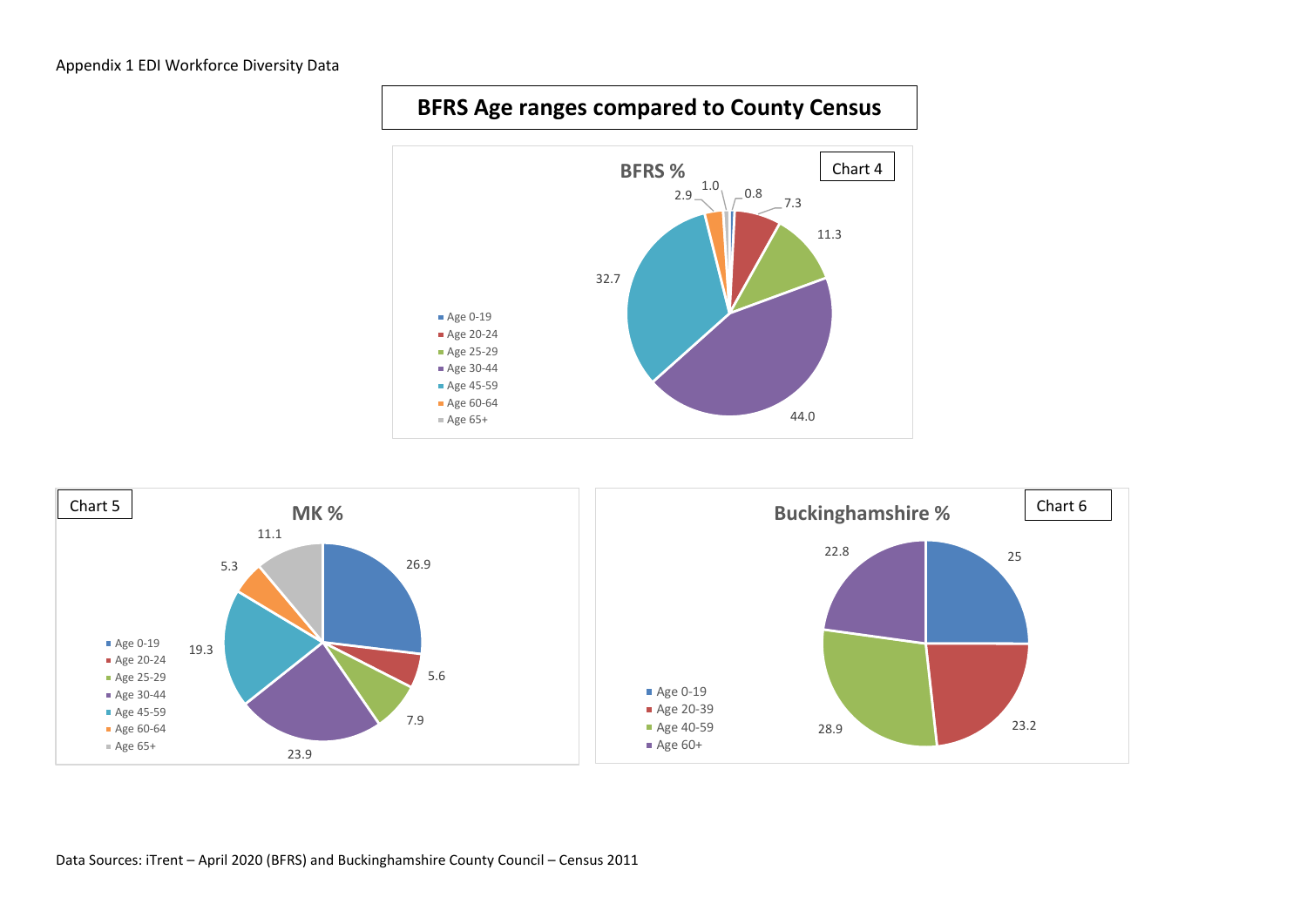## **BFRS Religion compared to County Census**



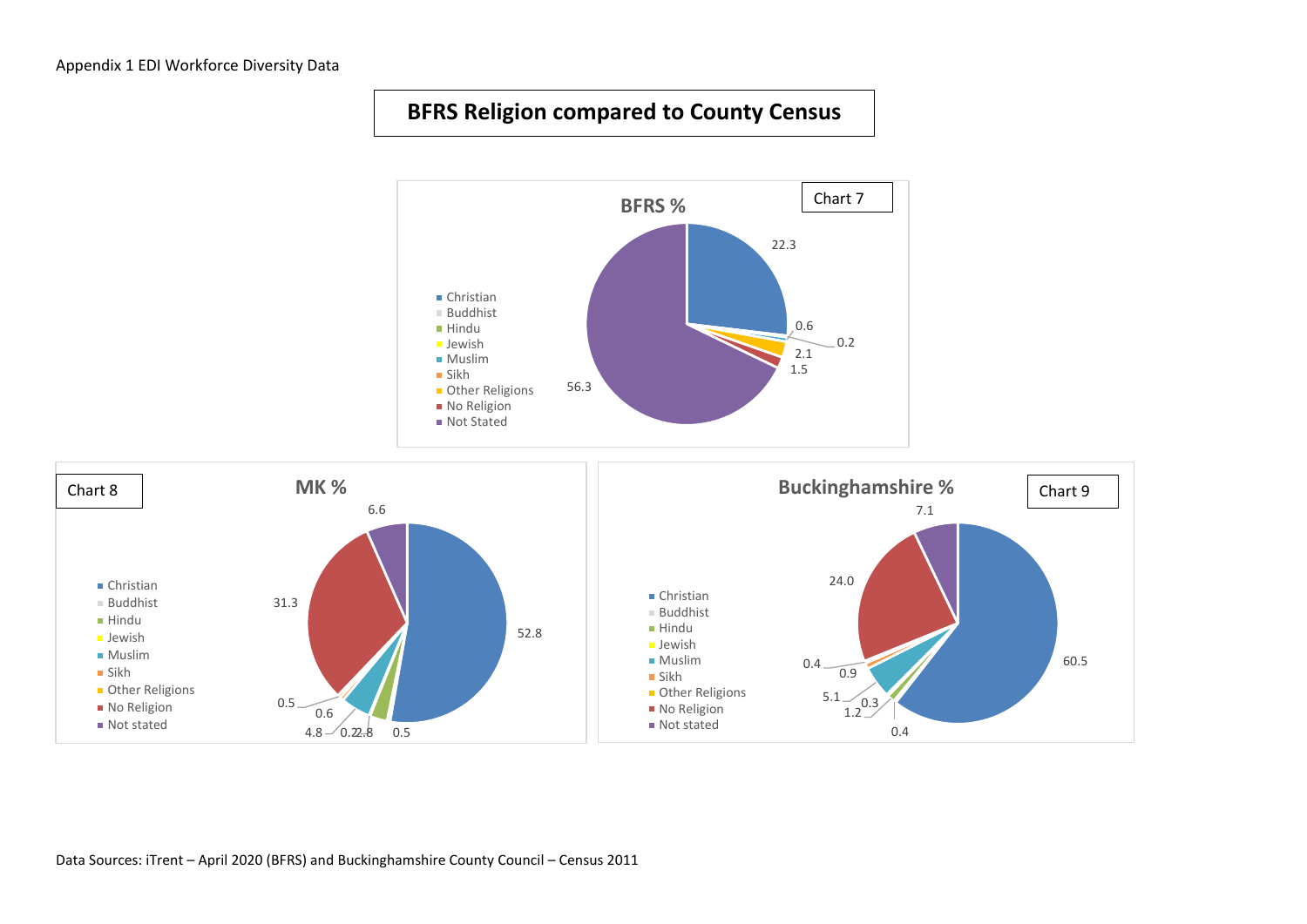## **BFRS Gender compared to County Census**



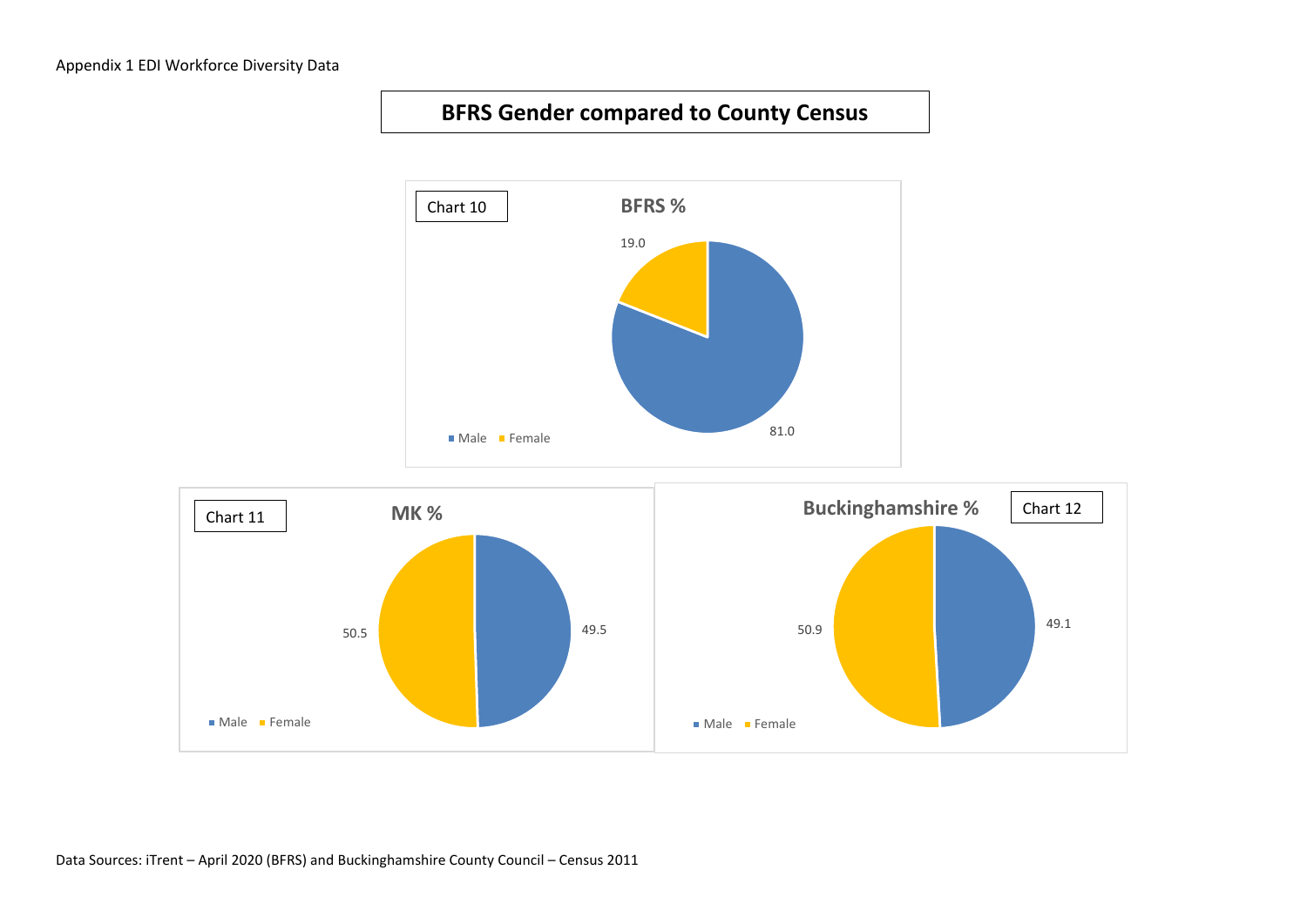## **BFRS Ethnicity compared to County Census by Core Group**



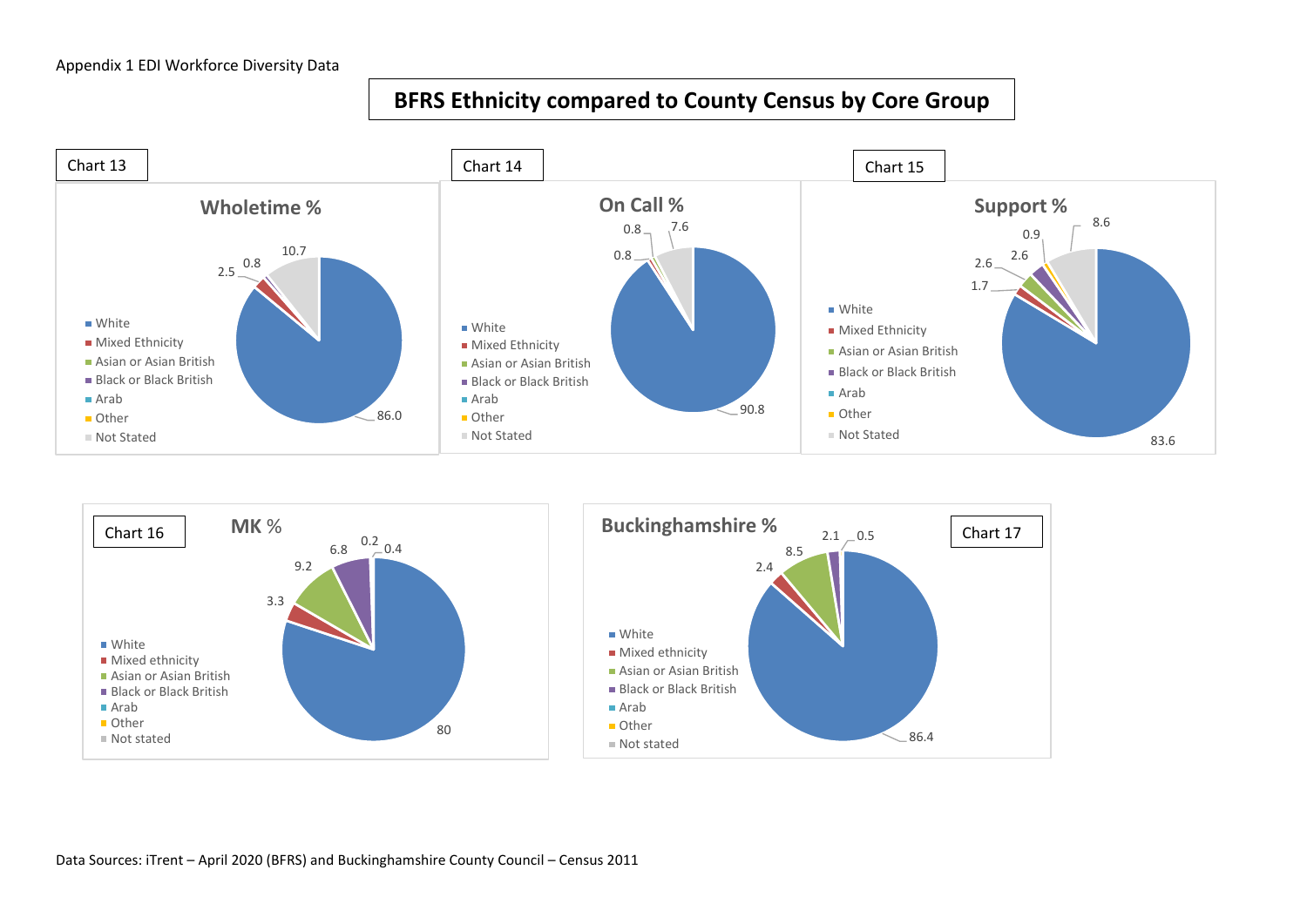## **BFRS Age Ranges compared to County Census by Core Group**





Data Sources: iTrent – April 2020 (BFRS) and Buckinghamshire County Council – Census 2011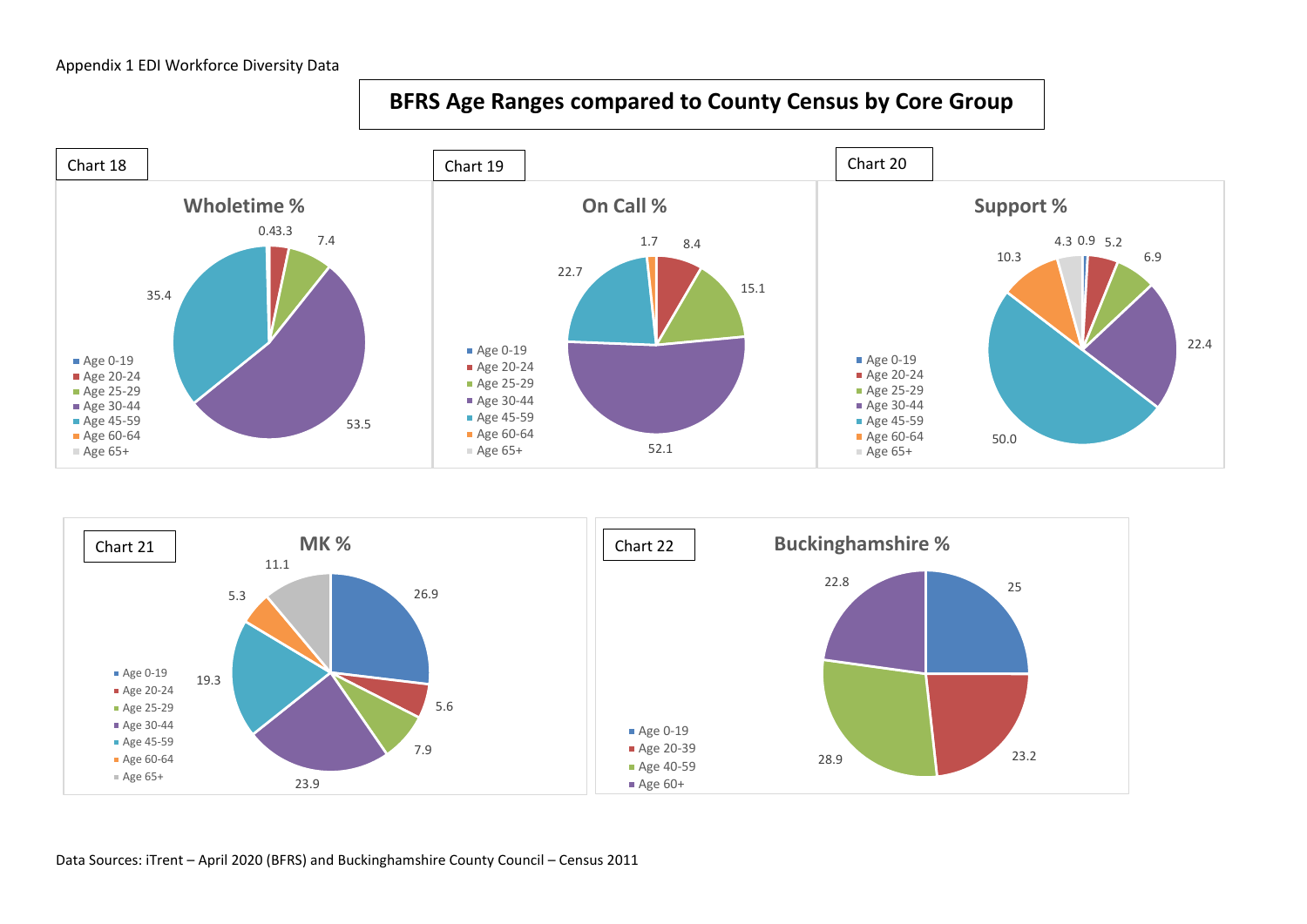## **BFRS Religion compared to County Census by Core Group**